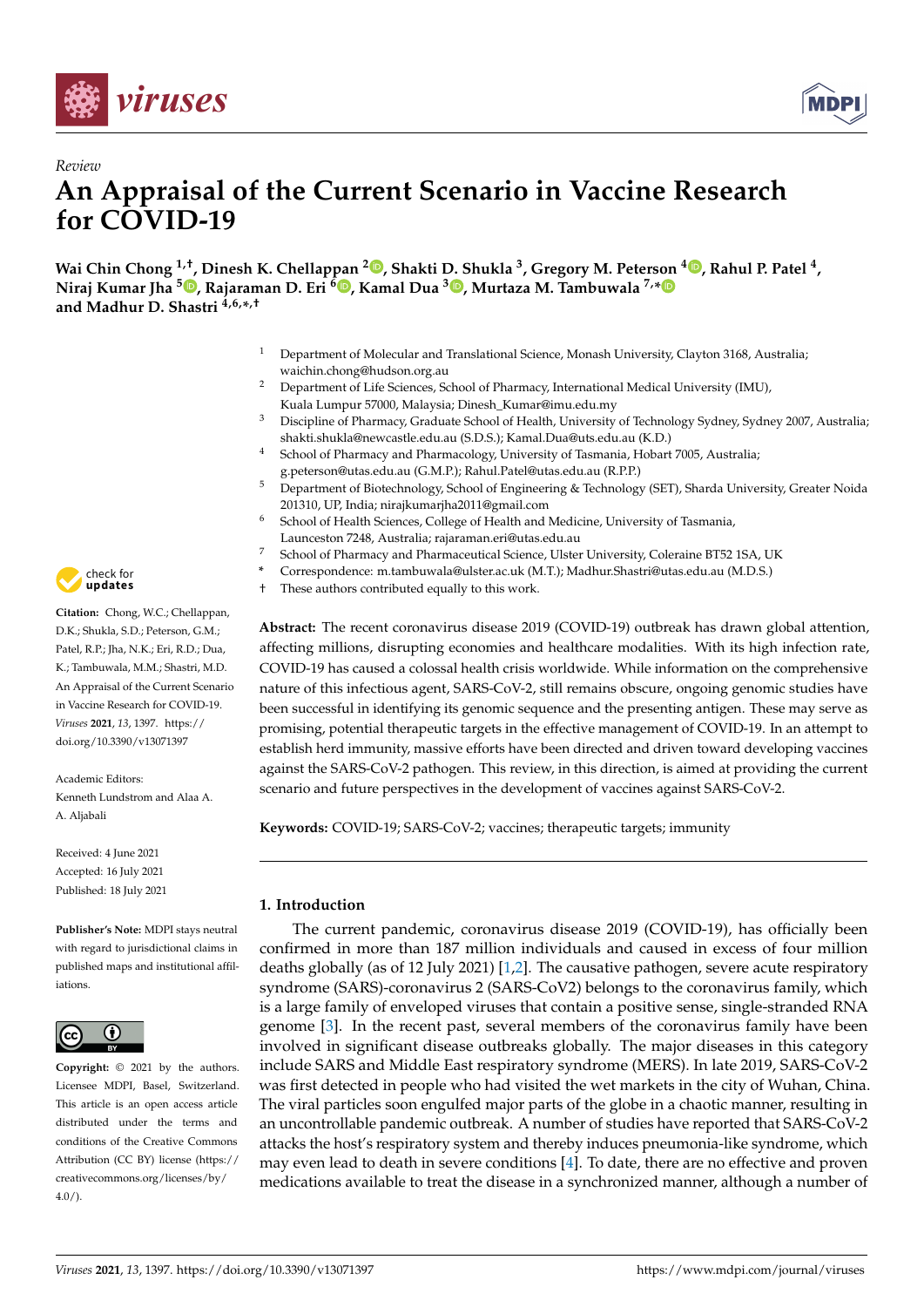drugs and antiviral agents are being administered in an effort to contain the viral spread and alleviate the inflammatory response in patients presenting with severe complications.

Simultaneous efforts, to considerable success, are being made to anticipate the severity and transmission potential of SARS-CoV-2 and to develop efficacious prophylactic approaches, including public health messaging/advisories (lockdowns/hygiene/social distancing) and, more importantly, the development of vaccines. To date, a number of candidate vaccines are under various stages of development. A total of 8 of them have been approved for use, 121 are in clinical development, and 184 are in the preclinical development phase [\[5\]](#page-11-4). In this rapid review, we summarize the utility of vaccines to contain COVID-19 in the longer term and elaborate on major vaccine candidates currently in use in various countries.

#### **2. Vaccination as a Promising Strategy Against COVID-19**

Vaccination is a type of immunotherapy that introduces an immunogenic material to artificially stimulate the adaptive immune response of the body. Its applications and efficacy in combating and eradicating deadly infectious diseases such as smallpox, poliomyelitis, human papillomavirus, and several other infectious diseases have been welldocumented [\[6](#page-12-0)[–9\]](#page-12-1). Hence, it is by far the primary strategy in contesting the COVID-19 pandemic [\[10\]](#page-12-2). Findings from the recent next-generation sequencing studies have revealed approximately 5500 full-length genomes of SARS-CoV-2 that were isolated from various countries. These findings facilitate delineating the polymorphisms in the S protein and other important proteins of the virus that may serve as potential targets in the development of vaccines [\[11–](#page-12-3)[14\]](#page-12-4). Interestingly, there is little to no cross-neutralization between the SARS-CoV and SARS-CoV-2, proposing that recovery from one infection may not necessarily provide any immune protection against the other [\[15\]](#page-12-5). Hence, there is a compelling need for a new vaccine agent that could exclusively target the SARS-CoV-2 pathogen. Notably, the development is highly possible with the reference and aid of the available next-generation sequencing database.

Besides the vaccine target, the production platform also plays an important role in determining the efficacy of the product in question. There are multiple distinct vaccine platforms that are currently available. These may include live-attenuated virus vaccine, inactivated virus vaccine, protein subunit vaccine, viral vector transduction-based vaccine, and nucleic acid-based vaccine, to name a few. Each platform has its own distinct advantages and disadvantages [\[16\]](#page-12-6). The classical vaccine platforms are the live-attenuated viral vaccine, the inactivated virus vaccine, and the protein subunit vaccine [\[16\]](#page-12-6). There exist a series of vaccines containing viral antigen, either live-attenuated virus, inactivated virus, synthetic or recombinant antigenic protein, that serve as immunogenic antigens to trigger a strong and long-lasting adaptive immune response. Live-attenuated vaccines typically use a living target virus, which had been weakened and no longer possesses the ability to infect, to stimulate the body's immune system to elicit an adaptive immune response against the target virus [\[17\]](#page-12-7). As compared to an inactive virus or protein subunit vaccine, the live-attenuated vaccine is an exemplar vaccine model that mimics the actual infectious process of the infectious agent without causing a pathogenic infection [\[17,](#page-12-7)[18\]](#page-12-8). However, the disadvantage of this vaccine platform is, it may not be suitable to the population who have weak or compromised immune systems, including those with long-term health conditions, the elderly, or who had organ transplantation performed before vaccination [\[19](#page-12-9)[–22\]](#page-12-10). For these specific groups of the population, inactivated virus or protein subunit vaccine may be more suitable as vaccine candidates. Inactivated virus vaccine uses dead virus as the immunogenic antigen, whereas a protein subunit vaccine uses a fragment of the virus protein as the antigen to trigger an immune response [\[18](#page-12-8)[,23](#page-12-11)[,24\]](#page-12-12). As for COVID-19, the spike protein of the SARS-CoV-2 is the most suitable target, as it holds an essential role in regulating the binding of the virus with the host cells [\[15](#page-12-5)[,25](#page-12-13)[,26\]](#page-12-14). As compared to live-attenuated vaccines, inactivated virus and protein subunit vaccines do not essentially contain any living virus; hence, they are considered relatively safe [\[18,](#page-12-8)[24\]](#page-12-12). However, the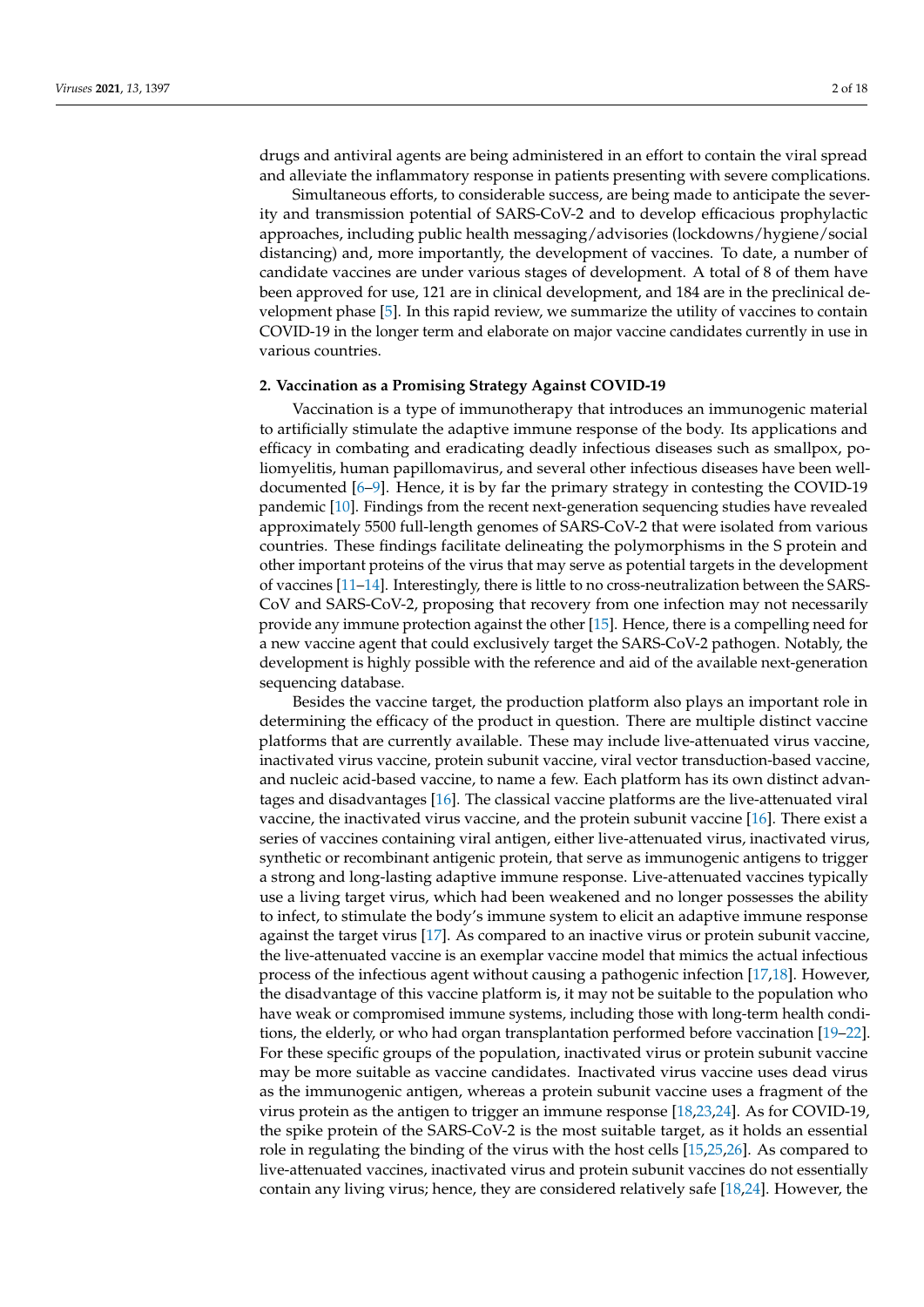classical vaccine platform, including both types of the above-described vaccines, possess relatively lower immunogenicity and require additional adjuvants or boosters to enhance their biological half-lives and potentiate elicited immune responses [\[17](#page-12-7)[,18](#page-12-8)[,23,](#page-12-11)[24,](#page-12-12)[27\]](#page-12-15).

With the emerging challenges and increasing drawbacks associated with the current vaccine development platforms, the global attention has now turned toward nextgeneration vaccine platforms, which essentially consist of, viral vector-based and nucleic acid-based vaccine platforms [\[16\]](#page-12-6). In particular, the viral vector transduction-based vaccine has been demonstrated to be a promising vaccine platform. Unlike the conventional vaccine, this type of vaccine uses host cells to produce target immunogenic antigens for adaptive immune response by viral transduction of the genetic code into host cells via modified viral vectors [\[28\]](#page-12-16). Viral vector transduction-based vaccines may be further differentiated into replicating or non-replicating types. A replicating vaccine may infect host cells and transduce gene sequences for both viral vectors and the target antigen to produce more infectious viral vectors that are able to infect more host cells; whereas a non-replicating vaccine only transduces gene sequences for the target antigen, hence, restrict self-replication of the viral vector [\[29](#page-12-17)[–31\]](#page-12-18). As there is no living infectious agent that is involved during the vaccination process, this vaccine platform is relatively safe, and furthermore, prevents the need of handling the infectious agent [\[32\]](#page-12-19). Furthermore, this vaccine platform offers a long-term antigenic immune response against the target pathogens, as the genetic code for the immunogenic antigen of the pathogen is constitutively expressed in host cells after the vaccination [\[32\]](#page-12-19). However, the vaccine has relatively low efficiency, as the host may react against the viral vector during the first exposure and produce an unspecific immune response [\[30,](#page-12-20)[31\]](#page-12-18).

Meanwhile, the nucleic acid-based vaccine may be further classified as DNA or mRNAbased vaccines [\[16\]](#page-12-6). A DNA-based vaccine is a type of vaccine that consists of a synthetic DNA plasmid-construct encoding the target virus's antigen [\[33\]](#page-12-21). Unlike the conventional vaccine administration, a DNA-based vaccine requires additional electroporation after the vaccine administration to facilitate the uptake of DNA-construct into the host cell [\[33\]](#page-12-21). On the other hand, mRNA-based vaccines use a similar principle, except in, they bypass the nuclear translocation and mRNA transcription process [\[34](#page-13-0)[,35\]](#page-13-1). As both mRNA and DNA vaccines do not use any extracted viral material, the vaccination process is safe and is suitable for most of the population [\[35–](#page-13-1)[37\]](#page-13-2). As synthetic DNA is temperature stable, it poses significant advantages from the point of view of mass production, delivery, and storage [\[36\]](#page-13-3). As compared to DNA, mRNA-based vaccines are relatively unstable and are temperature-sensitive, hence require extensive precautions in the developing and handling process [\[36,](#page-13-3)[37\]](#page-13-2). Nevertheless, as both vaccine platforms are relatively new, there is an insufficient number of studies to determine their possible adverse effects on the receivers.

#### **3. COVID-19 Vaccine Development**

To further fast-track the development of counter-measures against the COVID-19 pandemic, the WHO has declared the outbreak as a Public Health Emergency of International Concern, as well as has initiated a Research and Development Blueprint under the recommendation of the WHO emergency committee [\[38\]](#page-13-4). The blueprint aims to "accelerate innovative research to help contain the spread of the epidemic and facilitate care for those affected". It further emphasizes to "support research priorities that contribute to global research platforms in hopes of learning from the current pandemic response to better prepare for the next unforeseen epidemic" [\[38\]](#page-13-4). Since then, massive research funding and government support have been channeled toward the development of vaccines. In accordance with the blueprint, currently, there are more than 40 vaccine candidates that are prepared to progress until the clinical trial phase, as of 29 June 2021, as shown in Table [1.](#page-3-0)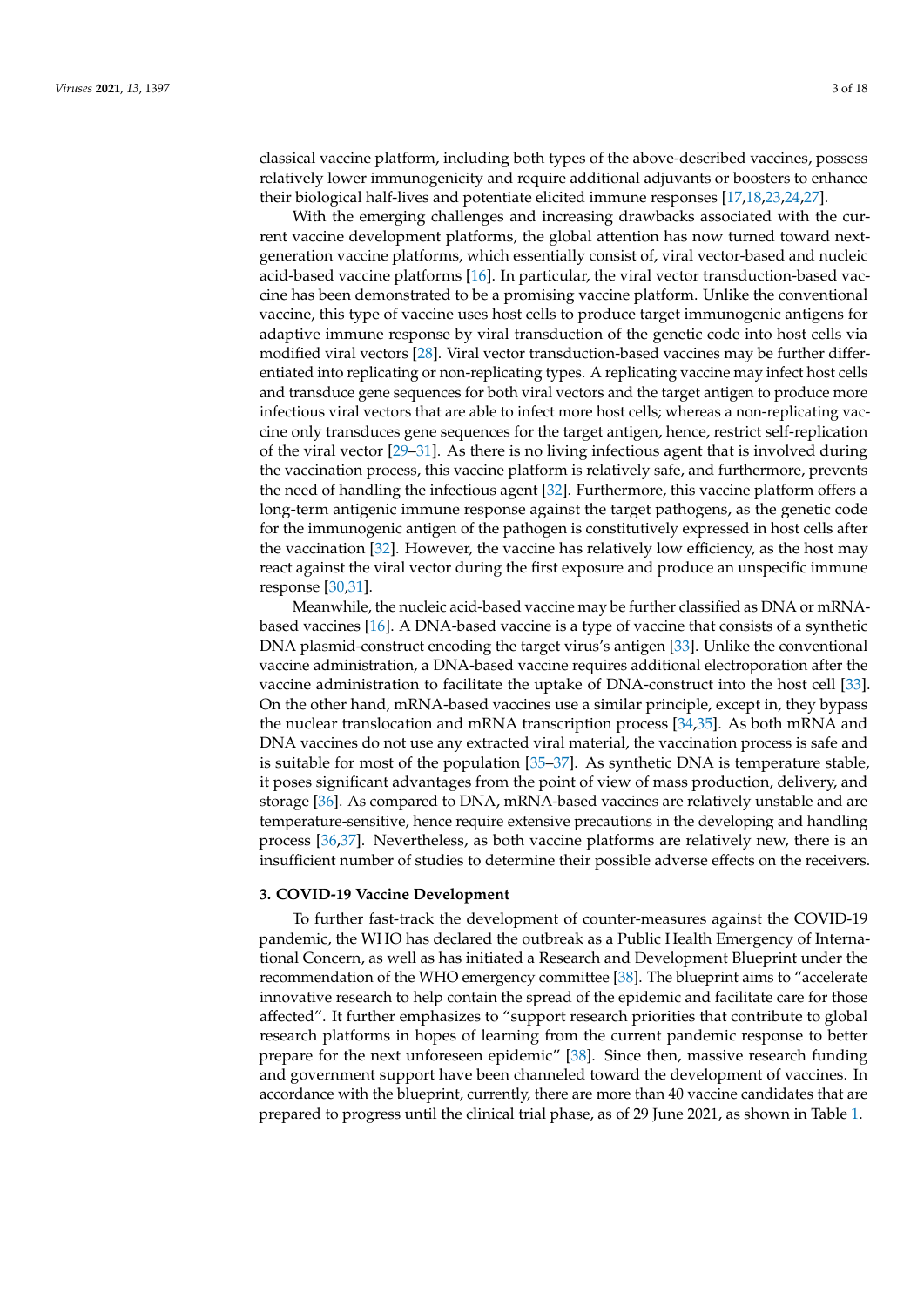<span id="page-3-0"></span>

| Vaccine Type                                          | Candidate<br>Vaccine                                                         | Developers                                                                                          | <b>Trial Phase</b> | Number of<br>Virologically<br>Confirmed<br>Symptomatic<br>Cases of<br>COVID-19 | Efficacy<br>Compared to<br>Placebo for the<br>Prevention of<br>SARS-CoV-2 | <b>Efficacy</b> of<br>Vaccine Against<br>Severe and<br>Non-Severe<br>COVID-19 | Efficacy:<br>Seroconversion<br>Rates | <b>Assess Humoral</b><br>Immunogenicity | Safety and<br>Immunogenicity<br>of a Booster Dose |
|-------------------------------------------------------|------------------------------------------------------------------------------|-----------------------------------------------------------------------------------------------------|--------------------|--------------------------------------------------------------------------------|---------------------------------------------------------------------------|-------------------------------------------------------------------------------|--------------------------------------|-----------------------------------------|---------------------------------------------------|
| Inactivated<br>virus                                  | CoronaVac                                                                    | Sinovac Research and<br>Development Co., Ltd<br>Sinopharm + China                                   | $\overline{4}$     | $\chi$                                                                         | $\chi$                                                                    | $\boldsymbol{\chi}$                                                           | $\chi$                               | $\chi$                                  | X                                                 |
| Inactivated<br>virus                                  | Vero cell                                                                    | National Biotec Group Co<br>+ Wuhan Institute of<br><b>Biological Products</b><br>Sinopharm + China | 3                  | $\chi$                                                                         | $\chi$                                                                    |                                                                               | $\chi$                               | $\chi$                                  | $\chi$                                            |
| Inactivated<br>virus                                  | <b>BBIBP-CorV</b>                                                            | National Biotec Group Co<br>+ Beijing Institute of<br><b>Biological Products</b>                    | $\overline{4}$     | $\chi$                                                                         | $\mathsf X$                                                               | X                                                                             | $\mathsf X$                          | $\boldsymbol{\chi}$                     | X                                                 |
| Viral vector<br>(Non-<br>replicating)                 | AZD1222                                                                      | AstraZeneca + University<br>of Oxford                                                               | $\overline{4}$     | $\chi$                                                                         |                                                                           | X                                                                             | $\chi$                               | $\chi$                                  | X                                                 |
| Viral vector<br>$(Non-$<br>replicating)               | Recombinant<br>novel coronavirus<br>vaccine<br>(Adenovirus type<br>5 vector) | CanSino Biological<br>Inc./Beijing Institute of<br>Biotechnology                                    | $\overline{4}$     | $\chi$                                                                         | $\mathsf X$                                                               | X                                                                             | $\chi$                               | $\boldsymbol{\chi}$                     |                                                   |
| Viral vector<br>(Non-<br>replicating)<br>Viral vector | Gam-COVID-Vac                                                                | Gamaleya Research<br>Institute; Health Ministry<br>of the Russian Federation                        | 3                  | $\chi$                                                                         |                                                                           |                                                                               | $\mathsf X$                          | $\mathsf X$                             | X                                                 |
| $(Non-$<br>replicating)                               | Ad26.COV2.S                                                                  | Janssen Pharmaceutical                                                                              | $\overline{4}$     | $\chi$                                                                         | $\mathsf X$                                                               | X                                                                             | X                                    | $\boldsymbol{\chi}$                     | X                                                 |
| Protein<br>subunit                                    | NVX-CoV2373                                                                  | Novavax                                                                                             | 3                  | $\chi$                                                                         | $\chi$                                                                    | $\chi$                                                                        | X                                    | $\chi$                                  | X                                                 |
| RNA based<br>vaccine                                  | mRNA-1273                                                                    | Moderna + National<br>Institute of Allergy and<br><b>Infectious Diseases</b><br>(NIAID)             | $\overline{4}$     | $\chi$                                                                         | X                                                                         | X                                                                             | $\mathsf X$                          | $\boldsymbol{\chi}$                     | X                                                 |
| RNA based<br>vaccine                                  | <b>BNT162b2</b><br>(Comirnaty)                                               | Pfizer/BioNTech + Fosun<br>Pharma<br>Anhui Zhifei Longcom                                           | $\overline{4}$     | $\chi$                                                                         | $\mathsf X$                                                               |                                                                               | X                                    | $\boldsymbol{\chi}$                     | X                                                 |
| Protein<br>subunit                                    | CHO Cell                                                                     | Biopharmaceutical +<br>Institute of Microbiology,<br>Chinese Academy of<br>Sciences                 | 3                  |                                                                                |                                                                           |                                                                               |                                      |                                         |                                                   |

**Table 1.** Current COVID-19 vaccine candidates.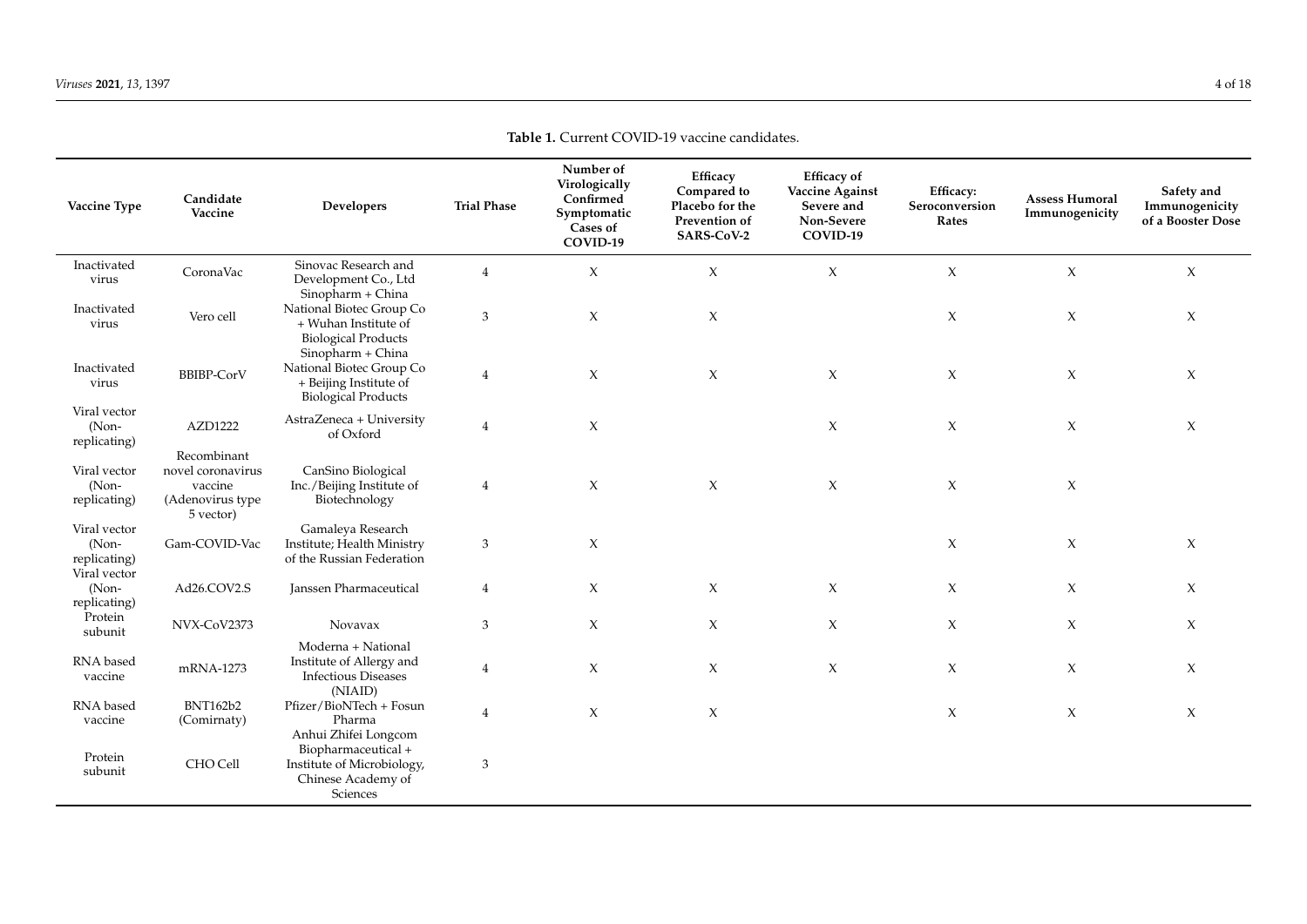| Vaccine Type         | Candidate<br>Vaccine                             | <b>Developers</b>                                                                                                              | <b>Trial Phase</b> | Number of<br>Virologically<br>Confirmed<br>Symptomatic<br>Cases of<br>COVID-19 | Efficacy<br>Compared to<br>Placebo for the<br>Prevention of<br>SARS-CoV-2 | <b>Efficacy</b> of<br><b>Vaccine Against</b><br>Severe and<br>Non-Severe<br>COVID-19 | Efficacy:<br>Seroconversion<br>Rates | <b>Assess Humoral</b><br>Immunogenicity | Safety and<br>Immunogenicity<br>of a Booster Dose |
|----------------------|--------------------------------------------------|--------------------------------------------------------------------------------------------------------------------------------|--------------------|--------------------------------------------------------------------------------|---------------------------------------------------------------------------|--------------------------------------------------------------------------------------|--------------------------------------|-----------------------------------------|---------------------------------------------------|
| RNA based<br>vaccine | <b>CVnCoV</b> Vaccine                            | CureVac AG                                                                                                                     | 3                  | $\chi$                                                                         | $\mathsf X$                                                               | $\mathsf X$                                                                          | $\mathsf X$                          | $\chi$                                  | $\chi$                                            |
| Inactivated<br>virus | SARS-CoV-2<br>vaccine (vero cells)               | Institute of Medical<br>Biology + Chinese<br>Academy of Medical<br>Sciences                                                    | $\mathfrak{Z}$     | $\chi$                                                                         | $\chi$                                                                    |                                                                                      | $\chi$                               | $\chi$                                  | $\chi$                                            |
| Inactivated<br>virus | OazCovid-in®                                     | Research Institute for<br>Biological Safety Problems,<br>Rep of Kazakhstan                                                     | 3                  | $\boldsymbol{\chi}$                                                            | X                                                                         |                                                                                      | $\chi$                               | X                                       | $\chi$                                            |
| DNA based<br>vaccine | <b>INO-4800</b>                                  | Inovio Pharmaceuticals +<br><b>International Vaccine</b><br>Institute + Advaccine<br>(Suzhou)<br>Biopharmaceutical Co.,<br>Ltd | 2/3                | $\chi$                                                                         | $\chi$                                                                    | $\chi$                                                                               | $\chi$                               | $\chi$                                  | $\chi$                                            |
| DNA based<br>vaccine | AG0301-<br>COVID19                               | AnGes + Takara Bio +<br>Osaka University                                                                                       | 2/3                | X                                                                              | X                                                                         |                                                                                      | $\chi$                               | X                                       | X                                                 |
| DNA based<br>vaccine | nCov vaccine                                     | Zydus Cadila                                                                                                                   | 3                  | X                                                                              | X                                                                         |                                                                                      | $\chi$                               | $\chi$                                  | X                                                 |
| Inactivated<br>virus | Covaxin                                          | <b>Bharat Biotech</b><br><b>International Limited</b>                                                                          | 3                  | $\chi$                                                                         | $\chi$                                                                    | X                                                                                    | $\chi$                               | $\chi$                                  | X                                                 |
| Inactivated<br>virus | Inactivated<br>SARS-CoV-2<br>vaccine (Vero cell) | Shenzhen Kangtai<br>Biological Products Co.,<br>Ltd.                                                                           | 3                  |                                                                                | X                                                                         | X                                                                                    | $\chi$                               | $\chi$                                  | $\chi$                                            |
| Protein<br>subunit   | EpiVacCorona                                     | Federal Budgetary<br>Research Institution State<br>Research Center of<br>Virology and<br>Biotechnology "Vector"                | 3                  | $\boldsymbol{\chi}$                                                            | $\chi$                                                                    | $\boldsymbol{\chi}$                                                                  | $\chi$                               | $\chi$                                  | $\chi$                                            |

**Table 1.** *Cont.*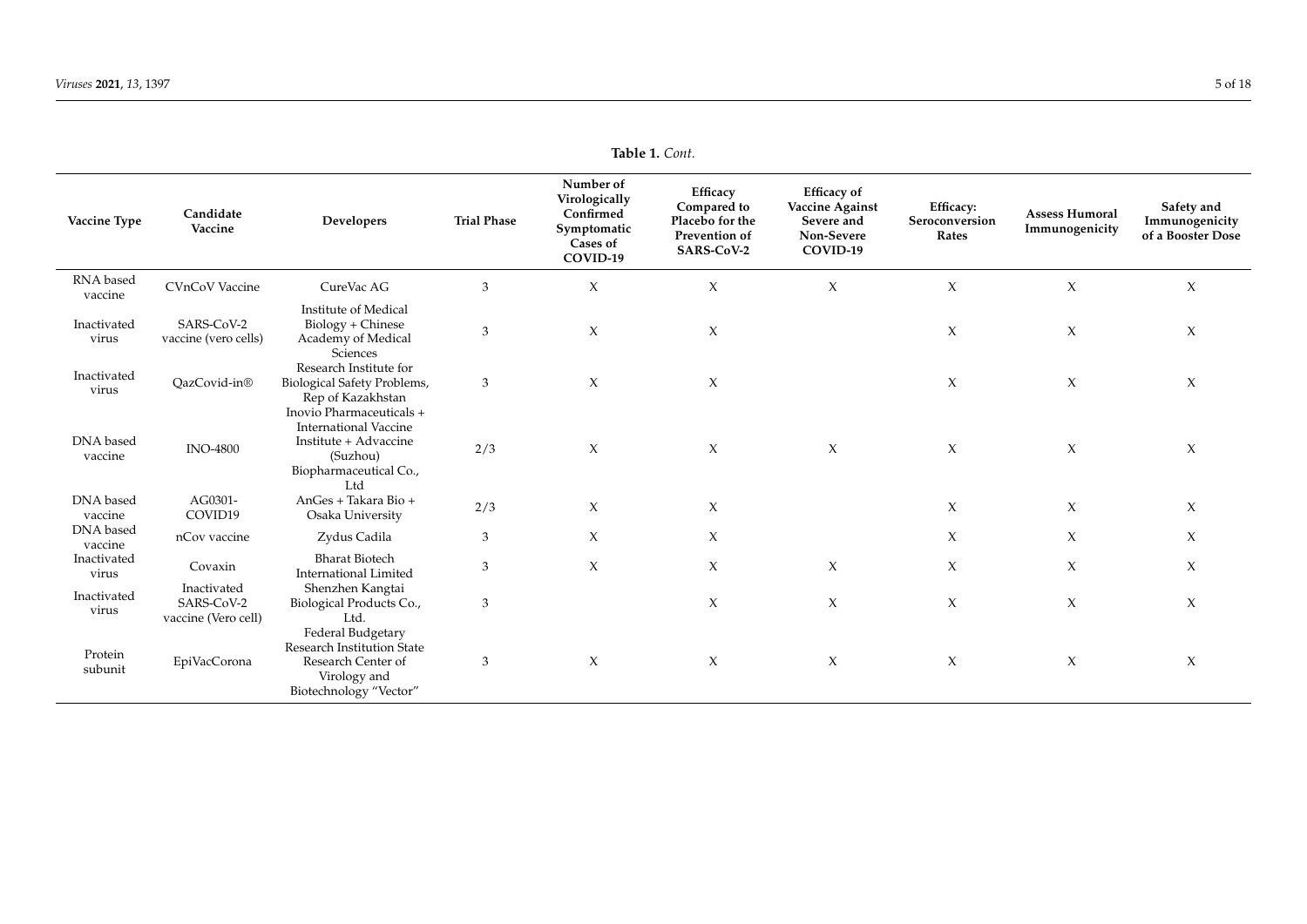# *3.1. BNT162b2*

BNT162 is a series of mRNA-based vaccine candidates developed by Pfizer and BioNTech as a measure to contain COVID-19 spread. These vaccines are essentially lipid nanoparticles containing mRNA that encodes the SARS-CoV2 antigens and expresses 1 of 2 antigens for the SARS-CoV-2 full-length, P2 mutant, prefusion spike glycoprotein (P2 S) (version 9) (Genbank: MN908947); or a trimerized SARS-CoV-2 spike glycoprotein receptor-binding domain (RBD) (version 5) [\[39\]](#page-13-5). Notably, vaccine candidates, BNT162b1 (variantRBP020.3; nucleoside-modified messenger RNA (modRNA) with blunted innate immune sensor-activating capacity and augmented expression encoding the RBD) and BNT162b2 (variant RBP020.2; nucleoside-modified messenger RNA (modRNA) as above, but encoding P2S) have demonstrated their efficacy in vivo by "inducing protective antiviral effects rhesus macaques, with concomitant high neutralizing antibody titers and a TH1-biased cellular response in rhesus macaques and mice" [\[39,](#page-13-5)[40\]](#page-13-6). Under a phase 3 clinical trial setting (NCT04368728) with 195 healthy adult participants, both BNT162b1 and BNT162b2 demonstrated similar immunogenicity [\[41\]](#page-13-7). However, the trial also discovered that participants who received the BNT162b1 vaccine suffered greater adverse effects as compared to those individuals who received the BNT162b2 variant, where the adverse effects ranged from mild fever (38–40 ◦C) to moderate systemic effects such as fatigue, headache, and chills. The observations and findings have led to rising concerns on the safety and tolerability of BNT162b1 [\[41\]](#page-13-7). Similarly, another clinical trial study with 60 healthy adult participants found that participants who received two doses between 1 and 50 µg of BNT162b1 had robust RBD-specific antibody, T cell, and favorable cytokine responses [\[42\]](#page-13-8). However, due to the relatively small population size, it is still obscure if the adverse effects exclusively occur only in a certain population who received BNT162b1. BNT162b2 was authorized by the Medicines and Healthcare products Regulatory Agency (MHRA) for use in the U.K. on 2 December 2020 after a rolling review of vaccine data submitted by Pfizer and BioNTech, despite the vaccine candidate having not completed its planned clinical trials assessment [\[43\]](#page-13-9). Following the approval, the United States of America Food and Drug Administration (USFDA) released their independent analysis of the clinical trial conducted on the vaccine candidate, in which they discovered the candidate has about 95% vaccination efficacy without eliciting serious adverse events [\[44\]](#page-13-10). Similarly, a recent clinical study in Israel also reported the high efficacy of BNT162b2 in protecting the receiver against COVID-19, with a vaccine efficacy of around 90% [\[45\]](#page-13-11). The observations and findings have further attracted global attention as it was one of the notable vaccine candidates against COVID-19, leading WHO to list BNT162b2 in Emergency Use Listing for COVID-19 [\[46\]](#page-13-12). So far, multiple countries have approved BNT162b2 as a COVID-19 vaccine, not limited to Argentina, Canada, Chile, Costa Rica, Ecuador, Jordan, Kuwait, Mexico, Panama, Singapore, Bahrain, Saudi Arabia, and Switzerland [\[47–](#page-13-13)[57\]](#page-13-14). Notably, a recent observational study with a total number of 9876 participants who received a complete dosage of BNT162b2 (4938 vaccinated, 4938 unvaccinated) demonstrated a significant reduction in SARS-CoV-2 viral load ( $p < 1 \times 10^{-17}$ ), further pointing toward the efficacy of this vaccine against SARS-CoV-2 [\[58\]](#page-13-15). So far, the BNT162b2 vaccine has passed phase 1, 2, and 3 clinical trials and currently undergoing a phase 4 clinical trial (NCT04760132) with 10,000 participants [\[59\]](#page-13-16).

#### *3.2. Sputnik V*

Sputnik V, also known as Gam-COVID-Vac, is a non-replicating viral vector vaccine developed by the Gameleva Research Institute in collaboration with the Russian Direct Investment Fund and The Gamaleya National Research Center for Epidemiology and Microbiology of the Ministry of Health of the Russian Federation. It consists of a recombinant adenovirus type 26 (rAd26) vector and a recombinant adenovirus type 5 (rAd5) vector, in which both encoded the SARS-CoV-2's spike glycoprotein (rAd26-S and rAd5-S). By using a replication-competent EGFP-reporter vesicular stomatitis virus system, it consists of recombinant DNA, rcVSV-CoV2-S, which encodes spike glycoprotein from SARS-CoV-2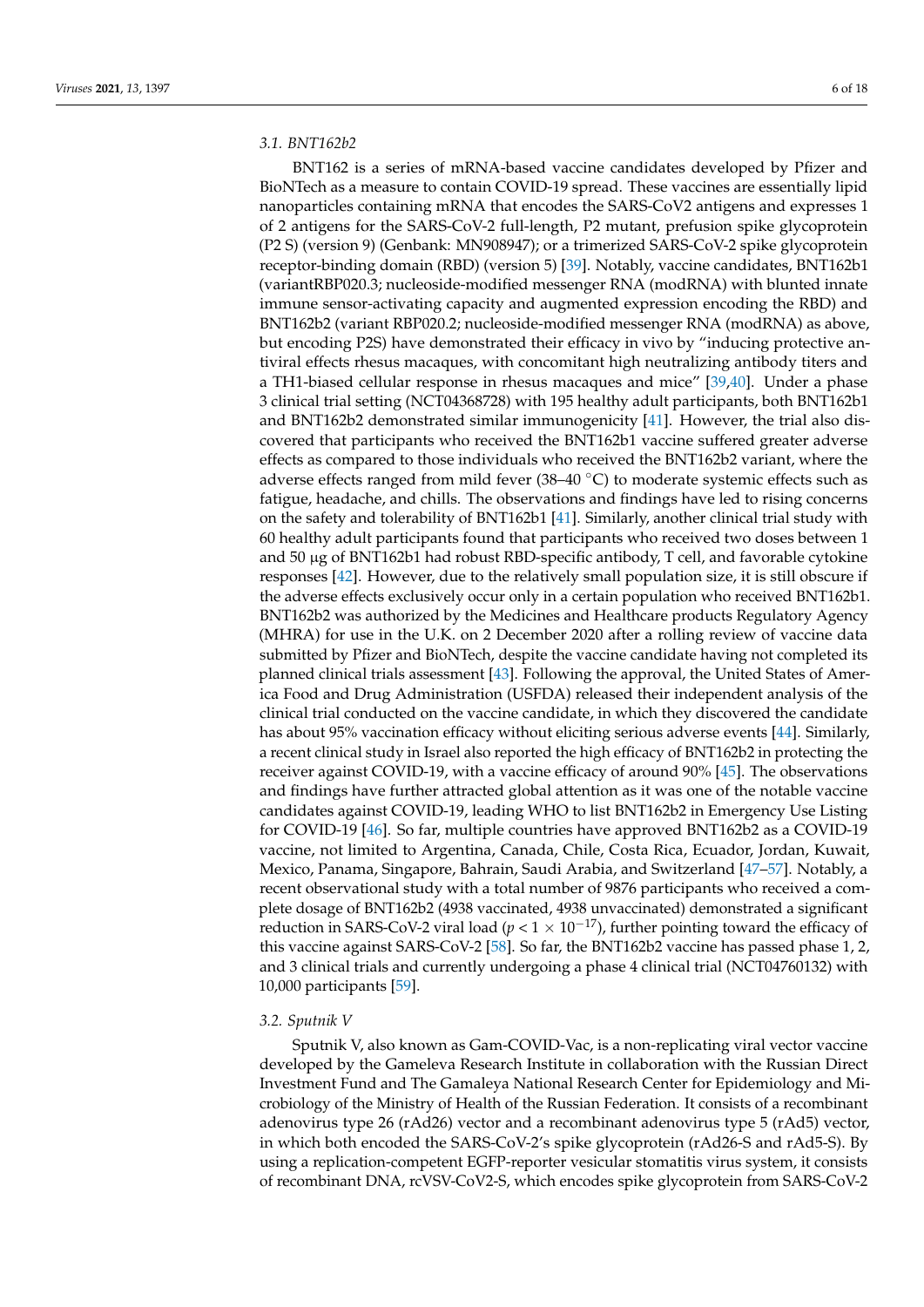(Genbank: MN908947.3), and packed in recombinant adenovirus type 26 (rAd26) vector and a recombinant adenovirus type 5 (rAd5) vector [\[60\]](#page-13-17).

Unlike other vaccine candidates, the Sputnik V trial protocol has not been made public. Moreover, there are limited preclinical and clinical trial data available with regards to the Sputnik V vaccine. So far, there are a total of 2 phase 1/2 clinical trial studies (NCT04436471 and NCT04437875) that were conducted with a total of 76 healthy adult participants. The preliminary observations on the vaccine trial have been published [\[60\]](#page-13-17). According to both the concluded trials, participants has developed antibodies against SARS-CoV-2 glycoprotein after being administered with the Sputnik V vaccine, without any serious adverse events [\[60\]](#page-13-17). Currently, a phase 2 trial of 110 participants who are older than 60 years (NCT04587219) and a phase 3 trial of about 40,000 participants at multiple centers in Russia (NCT04530396) are being conducted for the Sputnik V vaccine to further determine its safety and efficacy profile under larger population trial [\[61,](#page-13-18)[62\]](#page-13-19). Despite having a smaller pool of tested participants and limited clinical trial data, the Sputnik V vaccine was quickly approved and was registered on 11 August 2020 by Russian Federation [\[63\]](#page-13-20). This approval has drawn strong criticisms from various quarters from among the international scientific community for lack of data on safety and efficacy and for not following proper clinical trial safety guidelines [\[64,](#page-13-21)[65\]](#page-14-0). So far, the vaccine candidate was granted approval in various countries, including Belarus, Argentina, Algeria, Bolivia, Serbia, and Palestine [\[66](#page-14-1)[–71\]](#page-14-2).

## *3.3. EpiVacCorona*

EpiVacCorona is a peptide vaccine developed by the Russian Federal Budgetary Research Institution, the State Research Centre of Virology and Biotechnology. It consists of 3 distinct amino acids: (1) CRLFRKSNLKPFERDISTEIYQAGS, (2) CKEIDRLNEVAKNL-NESLIDLQE, and (3) CKNLNESLIDLQELGKYEQYIK, which are artificially synthesized small fragment-peptide antigens of SARS-CoV-2 protein, conjugated to a carrier protein and adsorbed on an aluminum-containing adjuvant (aluminum hydroxide) [\[72\]](#page-14-3). Its phase 1/2 clinical trial (NCT04527575) was reported with excellent efficacy, with a 100% response rate and seroconversion with a neutralizing antibody titer >1:20, 21 days following complete vaccine administration. Moreover, all participants are reported free from any severe local or systemic adverse events [\[72](#page-14-3)[,73\]](#page-14-4). Currently, it is under a phase 3 clinical trial targeted at 3000 participants [\[74\]](#page-14-5). EpiVacCorona was granted emergency approval from the Russian government on 15 October 2020 [\[75](#page-14-6)[,76\]](#page-14-7).

## *3.4. CoronaVac (PiCoVacc)*

CoronaVac is a formalin-inactivated, alum-adjuvanted vaccine developed by the Sinovac Biotech Company. It is developed from purified inactivated SARS-CoV-2 virus strain CN2, which was isolated from the bronchoalveolar lavage fluid from one of the 11 hospitalized patients infected with SARS-CoV-2 [\[77\]](#page-14-8). The CN2 strain is selected as it was closely related to SARS-CoV-2 strain 2019-nCoV-BetaCoV Wuhan/WIV04/2019 (GISAID accession ID = EPI\_ISL\_402124), which has been firstly reported as the main source of the infectious agent for the coronavirus pandemic [\[77](#page-14-8)[–79\]](#page-14-9). Under preclinical setting, CoronaVac vaccine demonstrated distinct safety and immunogenicity profile in various animal models, including Wistar rat and rhesus macaque monkey models, in which the animals survived and produced a high titer of neutralizing antibodies without developing serious adverse events [\[77\]](#page-14-8). Furthermore, a recent phase 1/2 clinical trial (NCT04352608) with 743 healthy participants demonstrated similar outcomes, with positive seroconversion in most participants (92.4% of participants after being administered with a 3  $\mu$ g dose, on a 0–14 day schedule and 97.4% after being administered with a 3  $\mu$ g the same dose on a 0–28 day schedule) [\[80\]](#page-14-10). Notably, another safety and tolerability trial targeting the elderly population (aged 65–68) (NCT04383574) further showed that the participants who received a complete dosage of CoronaVac did not show severe adverse reactions, and about 97% of participants showed at least four-fold neutralizing antibody titer, suggestive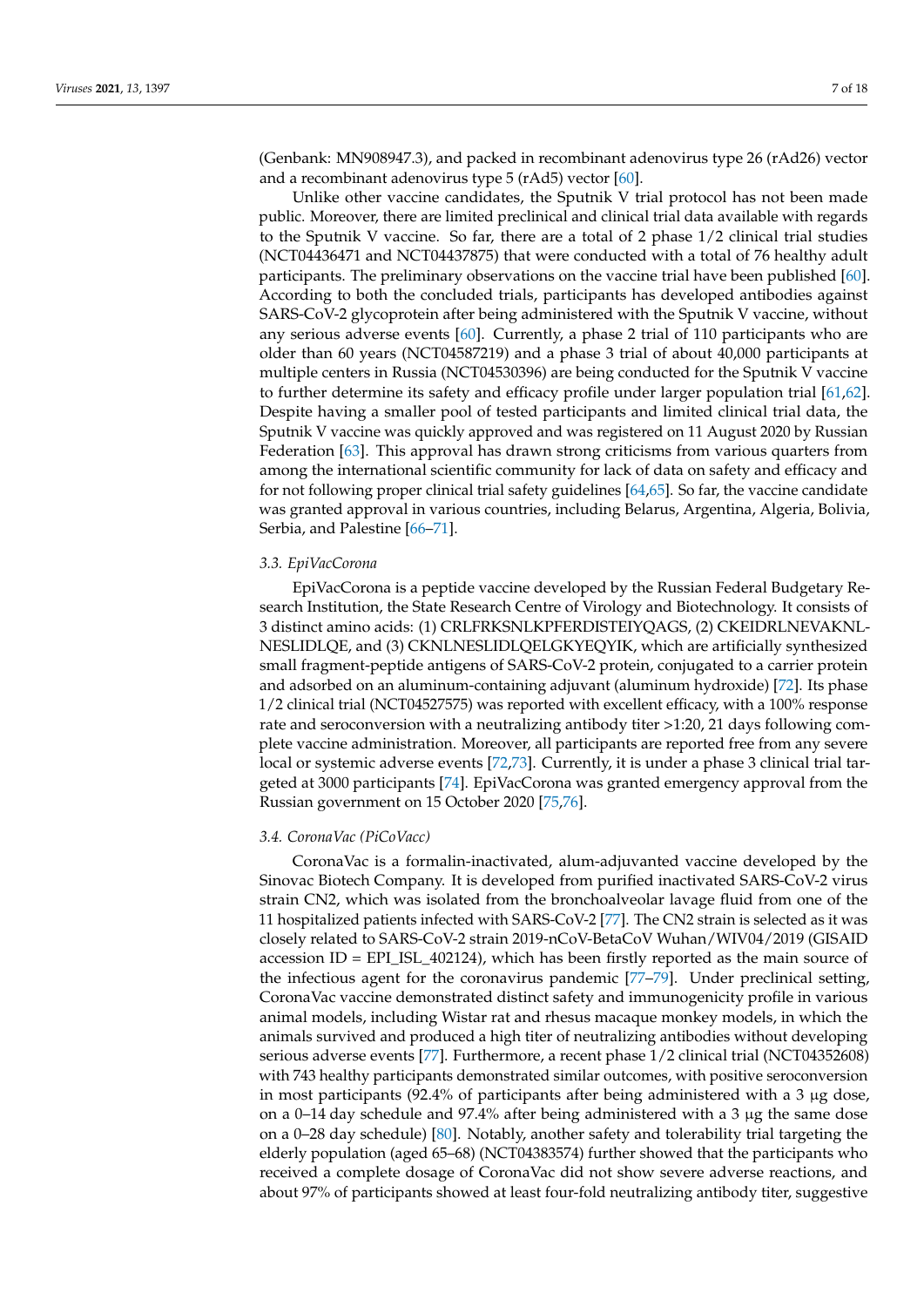of the vaccine candidate well tolerable and effective among the elderly community [\[81\]](#page-14-11). Due to its distinct safety and immunogenicity efficacy profile, the Government of China has fast-tracked the production and has given emergency approval for the administration of CoronaVac exclusively to high-risk essential populations, such as health care workers, doctors, and nurses [\[82\]](#page-14-12). Currently, several international phase 3 clinical trials are in progress for the CoronaVac in Brazil (NCT04456595), Turkey (NCT04582344), and Indonesia (NCT04508075) [\[83–](#page-14-13)[85\]](#page-14-14).

## *3.5. mRNA-1273*

mRNA-1273 is a vaccine candidate developed by Moderna Inc. in collaboration with the Coalition of Epidemic Preparedness Innovations and the National Institute of Allergy and Infectious Disease. It is a novel lipid nanoparticle-encapsulated mRNA-based vaccine developed against SARS-CoV-2. The mechanism is based on the principle that cells intake non-replicating mRNA, translate, and transiently express viral antigen protein on the cell surface without entering the cellular nucleus or interacting with the genome constitutively [\[86\]](#page-14-15). mRNA-1273 encodes for the full-length spike protein of SARS-CoV-2 (Genbank: MN908947.3), which gets further modified to introduce two proline residues that stabilize the spike protein in a prefusion conformation [\[86\]](#page-14-15). Several studies have shown that the spike protein regulates adherent and admission of the virus into host cells upon infection, hence presented as a potential target for the infection [\[87](#page-14-16)[–90\]](#page-15-0). Under in vivo setting, the mouse models administered with the mRNA-1273 vaccine showed a reduction in viral replication and induced a potent neutralizing antibody against SARS- $CoV-2$  virus, as well as,  $CD8+T$  cell response. This mechanism has provided immune protection against SARS-CoV-2 infection in the lungs and noses of the mice, without evidence of immunopathology [\[91\]](#page-15-1). Similar events were also observed in non-human primate models, in which those vaccinated with the mRNA-1273 triggered a robust immune response against SARS-CoV-2 upon a challenge with the infection [\[92\]](#page-15-2). Meanwhile, under a clinical setting, a phase 1 trial demonstrated the efficacy of the vaccine candidate in upregulating SARS-CoV-2 neutralizing antibody titer in 45 healthy adult participants (aged 18–55 years old) and 40 healthy elderly (aged > 56 years old) [\[93](#page-15-3)[,94\]](#page-15-4). In the cohort, three participants reported severe local adverse reactions (erythema and induration), and another three participants reported severe systemic adverse reactions (fever, fatigue, nausea, and myalgia) [\[93,](#page-15-3)[94\]](#page-15-4). Nonetheless, all adverse reactions resolved within 24 h, proposing that the vaccine candidate is well tolerated by the healthy adult and elderly [\[38](#page-13-4)[,95\]](#page-15-5). Meanwhile, in phase 3 efficacy, safety, and immunogenicity trial (NCT04470427) with 30,420 participants (15,210 participants each in vaccine receivers and placebo control group) demonstrated 94.1% of vaccine efficacy in preventing COVID-19 illness after receiving two complete dosages of vaccine, without having any severe adverse side effects [\[96–](#page-15-6)[98\]](#page-15-7). This study supports that mRNA-1273 is safe to be used as an efficacious vaccine against COVID-19. On 30 November 2020, Moderna requested an emergency use authorization from the FDA and additionally a conditional marketing authorization from the Europen Medicines Agency (EMA) [\[99](#page-15-8)[,100\]](#page-15-9). In the meantime, U.K.'s MHRA and Switzerland's Swissmedic regulator initiated a review on mRNA-1273, which will allow a quick approval process for the vaccine candidate [\[101](#page-15-10)[,102\]](#page-15-11). On 19 December 2020, FDA authorized mRNA-1273 for emergency use in the United States of America [\[103\]](#page-15-12). Following that, Canada, European Union, Israel, Switzerland, and United Kingdom approved the usage of mRNA-1273 [\[104](#page-15-13)[–108\]](#page-15-14).

#### *3.6. AZD1222*

AZD1222 (also known as Oxford-AstraZeneca vaccine, ChAdOx1 nCoV-19) is a COVID-19 vaccine candidate developed by the Oxford University and AstraZeneca. It is a non-replicating primate adenovirus vector containing the sequence of SARS-CoV-2 S protein (Genbank: MN908947) and tissue plasminogen activator. Its preclinical study with mice (BALB/c and CD1) and primate (rhesus macaque) models demonstrated its efficacy in eliciting an immune response against the SARS-CoV-2, including the inducing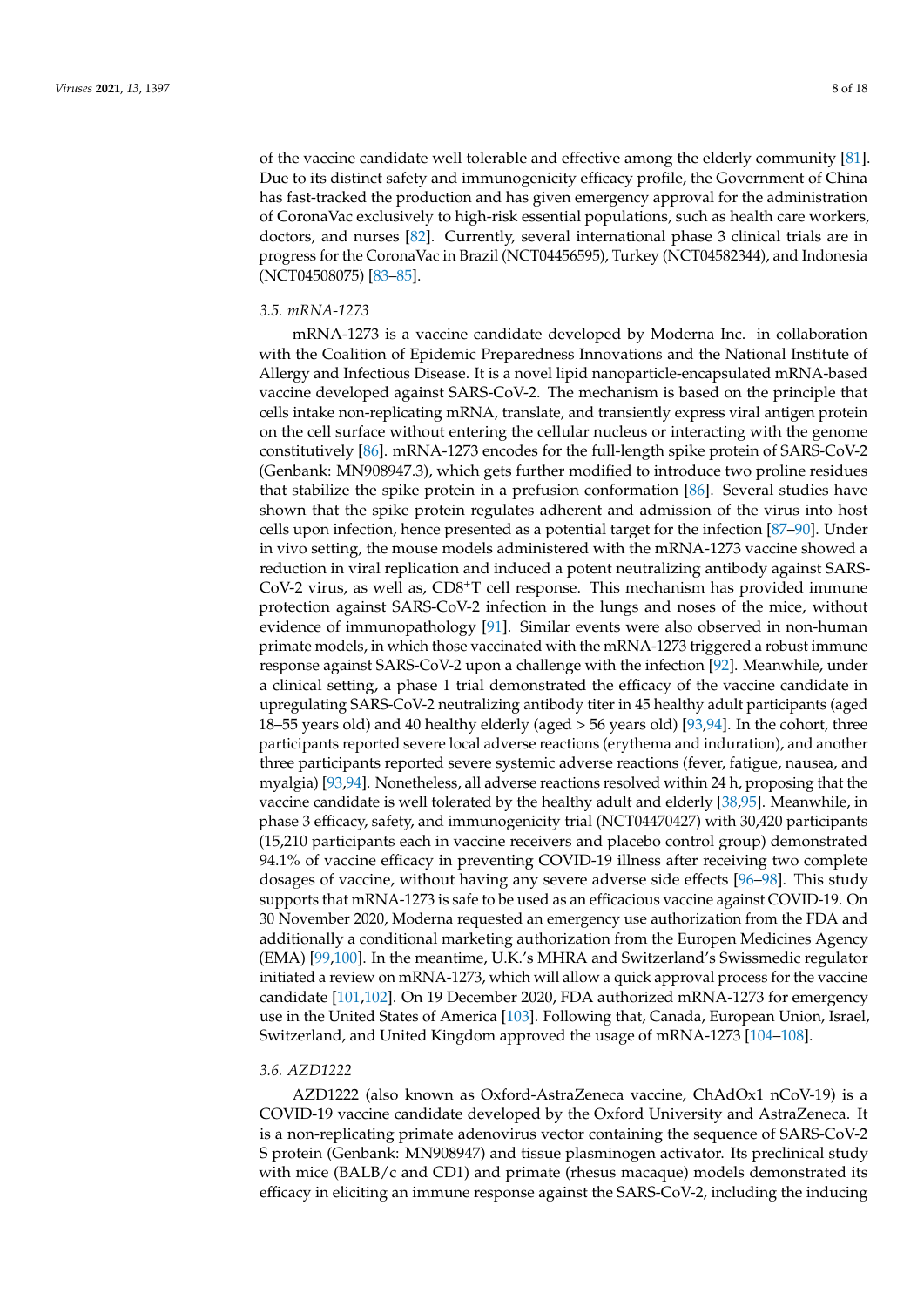of viral-specific antibodies and the activation of T-helper 1 immune response (high level of IFN and TNF; low level of IL-4 and IL-10) post-vaccination [\[109\]](#page-15-15). Moreover, under a clinical setting, a phase 1/2 trial demonstrated the efficacy of the vaccine candidate in inducing an immune response against SARS-CoV-2 after vaccination [\[110\]](#page-15-16). In addition, all participants were found to be well tolerated to the vaccine, and no serious adverse events were reported [\[110\]](#page-15-16). However, during its phase 2/3 trial, several adverse cases were reported, such as an unexplained neurological symptom developed by one of the participants in the United Kingdom and a volunteer who died during the trial in Brazil, which forced the trial to be suspended for safety review [\[111](#page-15-17)[,112\]](#page-15-18). On 23 October 2020, FDA approved the trial to be restarted after the trial passed its safety review [\[113\]](#page-15-19). The preliminary findings of the phase 2/3 trial were published, and it demonstrated 90% vaccination efficacy in 420 healthy adult volunteers without developing any significant adverse events [\[114\]](#page-15-20). However, the result raised concern as some participants involved were administered half the actual required dosage. AstraZeneca later admitted that it was a mistake [\[115\]](#page-15-21). Despite this, the vaccine candidate was granted emergency authorization by MHRA, Argentina's National Administration of Drugs, Food, and Medical Devices (ANMT), and Mexico's Health Regulator "Comision Federal para la Proteccion contra Riesgos Sanitarios" (COFEPRIS) [\[116–](#page-15-22)[118\]](#page-15-23). On 1 January 2021, India approved the vaccine candidate, with the condition that the vaccine will be manufactured by the Serum Institute of India and will be released as "Covishield" vaccine [\[119\]](#page-15-24). Recently, a vaccine efficacy result for AZD1222 with 11,636 participants was reported with an overall vaccine efficacy of 90.0% (67.4%–97%) for those who received two standard doses and 70.4% for those who received one standard dose [\[120\]](#page-16-0). Notably, several patients were reported with prothrombotic immune thrombocytopenia after receiving AZD1222 [\[121](#page-16-1)[–124\]](#page-16-2). Patients involved are presented with a thrombotic disorder, including cerebral venous sinus thrombosis, splanchnic vein thrombosis, arterial cerebral thromboembolism, or thrombotic microangiopathy [\[121](#page-16-1)[–124\]](#page-16-2). Furthermore, the hematologic analysis found the presence of anti-platelet factor 4 autoantibodies in patients' sera, which targets healthy donor platelet in an AZD1222 dependent manner, despite no previous history of heparin-induced thrombocytopenia [\[121](#page-16-1)[–124\]](#page-16-2). Importantly, such aggregation can be resolved and suppressed by heparin [\[121](#page-16-1)[–124\]](#page-16-2). Collectively, AZD1222 demonstrated vaccine efficacy against COVID-19, but its application is associated with severe autoimmune prothrombotic disorders.

#### *3.7. Covaxin (BBV152)*

Covaxin (also known as BBV-152) is a COVID-19 vaccine candidate developed by the Bharat Biotech and the Indian Council of Medical Research (ICMR) [\[125\]](#page-16-3). It is an inactivated vaccine that consists of the whole-virion SARS-CoV-2 inactivated via the β-propiolactone inactivation method [\[126\]](#page-16-4). Under preclinical setting, Covaxin demonstrated remarkable immunogenicity and protective efficacy against SARS-CoV-2 in both hamster and rhesus macaques models [\[126,](#page-16-4)[127\]](#page-16-5). Within the hamster model, the vaccinated group developed an immune response against the SARS-CoV-2 virus with an increased titer of neutralizing antibodies and rapid clearance of the virus from the lower respiratory tract, reduced virus load in the upper respiratory tract, and absence of lung pathology after vaccination [\[126\]](#page-16-4). Similar events also were observed in rhesus macaques models [\[127\]](#page-16-5). On the other hand, under a clinical setting, a phase 1 trial with 375 healthy adult participants demonstrated the production of increased neutralizing antibodies against the SARS-CoV-2 virus without developing any serious adverse events [\[128\]](#page-16-6). The findings were further supported by its phase 2 trial that was conducted with 380 participants, where seroconversion rates of neutralizing antibodies reached up to 73% without causing any serious adverse events after vaccination [\[129\]](#page-16-7). On 3 January 2021, the Indian government approved Covaxin as a COVID-19 vaccine in India [\[130\]](#page-16-8). Such quick approval drew global criticism within the international scientific community for lack of data on safety and efficacy and for not following standard clinical trial safety guidelines [\[131](#page-16-9)[–133\]](#page-16-10).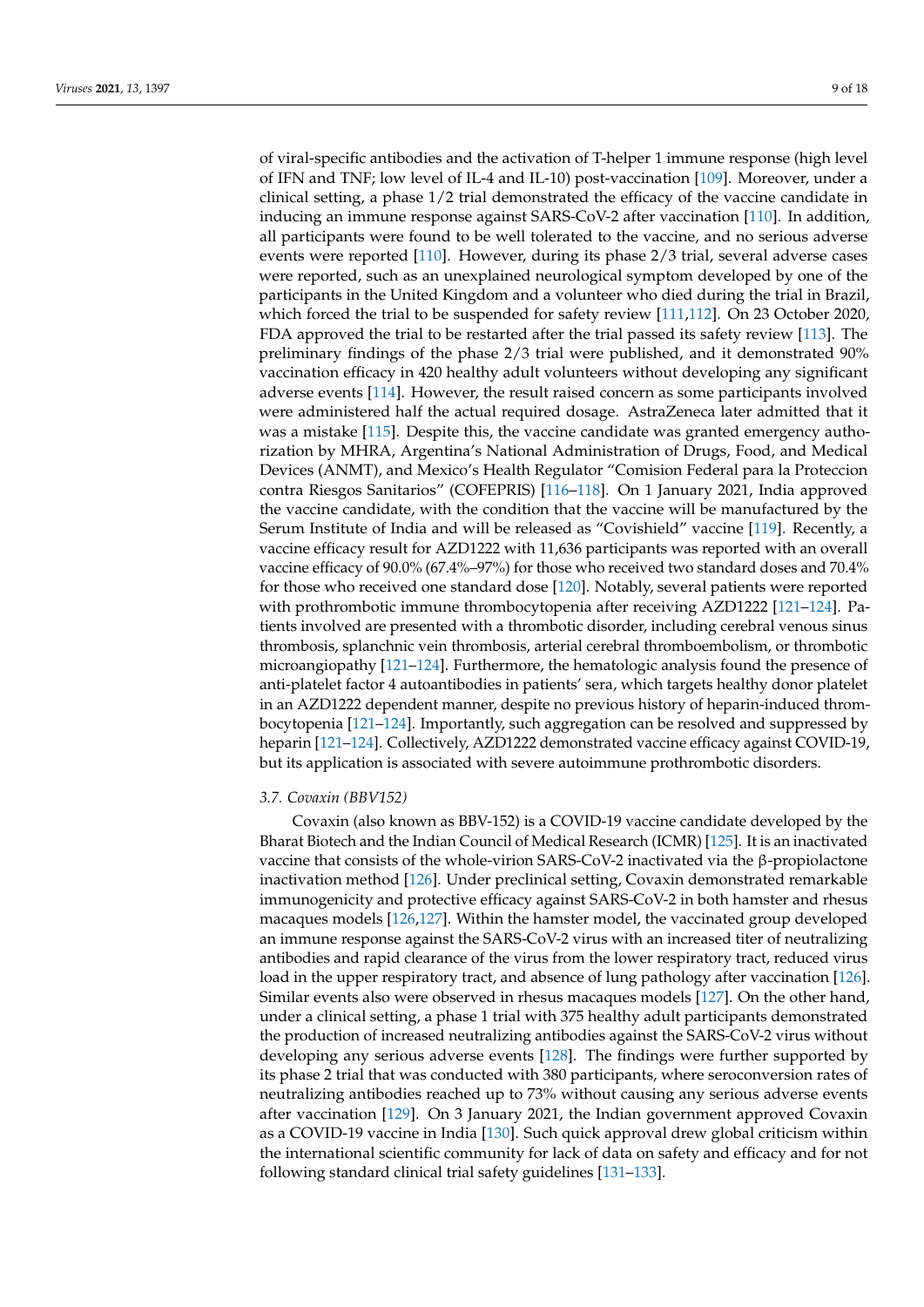# *3.8. Ad26.COV2*

Ad26.COV2 (also known as Janssen COVID-19 vaccine or Johnson & Johnson COVID-19 vaccine) is a vaccine candidate developed by Janssen Pharmaceutical in collaboration with Johnson & Johnson pharmaceutical company  $[134]$ . It is a recombinant adenovirus serotype 26 vector encoding SARS-CoV-2 peplomers based on SARS-CoV-2 Wuhan-Hu-1 isolate strain (Genbank accession number: MN908947) [\[135\]](#page-16-12). Ad26.COV2 demonstrated high efficacy under preclinical setting in multiple animal models, including Syrian hamster, non-human primates, in which all vaccinated animals showed a rapid increase in neutralizing antibodies and reduction in lung viral load [\[136–](#page-16-13)[139\]](#page-16-14). Notably, all animal models reported the absence of any adverse side effects or signs of vaccine-related respiratory disease, suggestive of a safe and tolerable vaccine candidate against SARS-CoV-2 [\[136](#page-16-13)[–139\]](#page-16-14). Under clinical setting, safety and tolerability trial (NCT04436276) exhibited high safety and efficacy profile of Ad26.COV2 in human participants, with elevated neutralizing antibody response of 88% in the adult population (aged 18–55) and 93% in the elderly population (aged  $> 65$ ) without any significant adverse events reported [\[140\]](#page-16-15). On the other hand, phase 3 trial (NCT04505722) with 43,783 (21,895 received vaccine; 21,888 received placebo) participants revealed vaccine efficacy of approximate 66.8% [\[141\]](#page-16-16). Moreover, there are only 18 participants who reported pyrexia, which is resolved by using analgesics or antipyretics 7 days after vaccination [\[141\]](#page-16-16). Due to the excellent efficacy, FDA issued an emergency use authorization for Ad26.COV2 for the prevention of COVID-19 on 27 February 2021 [\[142\]](#page-16-17), followed by the conditional marketing authorization by EMA [\[143\]](#page-16-18) and MHRA [\[144\]](#page-16-19). However, increasing case reports found that some patients who received the Ad26.COV2 vaccine develop thrombotic thrombocytopenia symptoms [\[145–](#page-16-20)[147\]](#page-17-0). In response, the manufacturers acknowledge the presence of rare thrombotic thrombocytopenia among the vaccine receiver but argue that the reporting rate is less than 1:1,000,000, and more evidence and studies are needed to clarify such observations [\[146\]](#page-17-1).

#### *3.9. BBIBP-CorV*

BBIBP-CorV is an inactivated viral vaccine manufactured by Sinopharm pharmaceutical company in collaboration with the Chinese Center for Disease Control and Prevention and the Beijing Institute of Biological Products. It is an aluminum hydroxide-based adjuvant, β-propiolactone-inactivated vaccine according to the 19nCOV-CDC-TAN-HB02 strain (HB02 strain) [\[148\]](#page-17-2). Under a preclinical setting, the BBIBO-CorV vaccine was able to induce active seroconversion, leading the host to develop a significantly high titer of neutralizing antibodies in immune-competent mice models [\[149\]](#page-17-3). Similar positive effects were also demonstrated in other non-human animal models, including rabbit, guinea pig, rat, and rhesus macaques models [\[149\]](#page-17-3). Furthermore, it also demonstrated a suitable safety profile, in which the animal models that received the vaccine did not show any sign of ethical endpoint or ill-health after vaccination, suggestive of the safe and efficacious vaccine candidate. On the other hand, under the clinical trial setting, its safety and tolerability trial (ChiCTR2000032459) demonstrated that participants who received the vaccine have significantly elevated neutralizing antibody titer levels in their sera; 14 days after vaccination, with the seroconversion rates of approximately 100% [\[150\]](#page-17-4). Furthermore, no patients were reported with severe adverse events within 28 days after vaccination [\[150\]](#page-17-4). Whereas, in immunogenicity trial (NCT04510207) with 45,000 healthy participants, the vaccine candidate demonstrated excellent efficacy in preventing against COVID-19, with the seroconversion of neutralizing antibody of approximate 99.5% among adult participants (aged 18–59) and 100% among elderly participants (aged > 65) [\[150\]](#page-17-4). In a preliminary analysis based on the available data, BBIBP-CorV has an efficacy of 78.1% in protecting against COVID-19 [\[150\]](#page-17-4). Similarly, no severe adverse events were reported in participants who received the vaccination, suggesting that BBIBP-CorV is safe and tolerable in healthy participants [\[150\]](#page-17-4). Due to its high safety and efficacy profile, WHO granted approval for it to be used in the COVID-19 Vaccine Global Access program, and it is currently being used by multiple nations [\[151](#page-17-5)[,152\]](#page-17-6).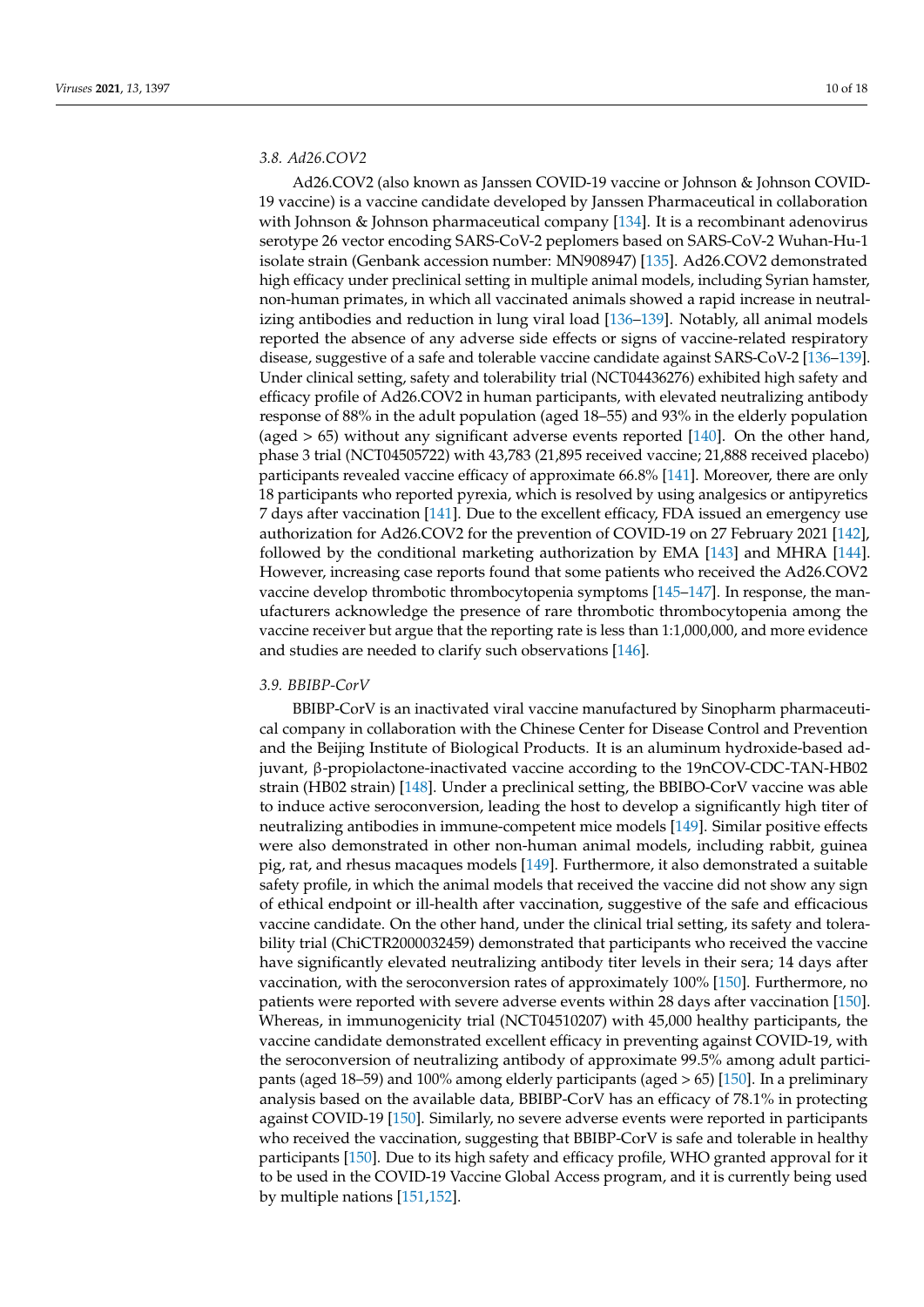# **4. Efficacy of Vaccine Against Emerging SARS-CoV-2 Variant Strains**

Increasing case studies have reported new variants of SARS-CoV-2 virus strains diagnosed in people around the world. By definition, a SARS-CoV-2 variant is a mutated strain of SARS-CoV-2, in which the mutated strain may possess different replication, transmission, or virulence rate as compared to its parental strain [\[153–](#page-17-7)[157\]](#page-17-8). Notably, the mutated strain was reported with enhanced resistance or immune escape mechanisms against current vaccine candidates; hence, the vaccine developed so far may lose partial or complete efficacy in combating these mutated variant strains, posing an extreme challenge in combating the COVID-19 pandemic [\[157–](#page-17-8)[162\]](#page-17-9). The earliest variant discovered is known as the SARS-CoV-2 Alpha variant (B.1.1.7), which was found and documented in United Kingdom [\[163\]](#page-17-10). Since then, multiple variant strains, such as SARS-CoV-2 Beta variant (B.1.351, South Africa) [\[164\]](#page-17-11), Gamma variant (P.1, Brazil) [\[165\]](#page-17-12), or Iota variant (B.1.526, United States of America) [\[166\]](#page-17-13) were reported across the countries. So far, there are at least 19 lineage variants of SARS-CoV-2 were discovered and documented, as summarized in Figure [1](#page-10-0) [\[167\]](#page-17-14).

<span id="page-10-0"></span>

Figure 1. The phylogeny tree of SARS-CoV-2 variant strains. The figure depicts all discovered variant strains obtained from 3916 genome samples between December 2019 till July 2021 and their prevalence across the globe. The real-time data to prepare this phylogeny tree was obtained from [\[167\]](#page-17-14).

Fortunately, some vaccine candidates were found to be efficacious against these variagainst the Beta variant, 88% against the Delta variant (B.1.617.2), and 93% against the Alpha variant of SARS-CoV-2 [\[168,](#page-17-15)[169\]](#page-17-16). BBIBP-CoV showed that patients who were diagnosed with variant strain GDPCC (501Y.V2) and BJ01 (D614G) produced a high titer value of neutralizing antibody after receiving BBIBP-CoV vaccine, although the neutralization titer is relatively lower than compared to its target strain (HB02 =  $10.9$  vs. BJ01 = 107.2 vs. GDPCC =  $70.9$ ), suggesting that the vaccine candidate provided certain protections against the variant strains [\[170\]](#page-17-17). On the other hand, the mRNA-1273 demonstrated a reduction in seroconversion rates and neutralizing antibody titer level against the Beta, Gamma, and Alpha variants, concerning its effectiveness in protecting against COVID-19 variant strains [\[171\]](#page-17-18). Collectively, these findings highlight the limited efficacy of the current vaccine candidates against the SARS-CoV-2 variant strains, urging for a need to develop a ants. For instance, the BNT162b2 vaccine had an estimated vaccination efficacy of 75% better vaccine candidate with higher vaccine efficacy against these variants.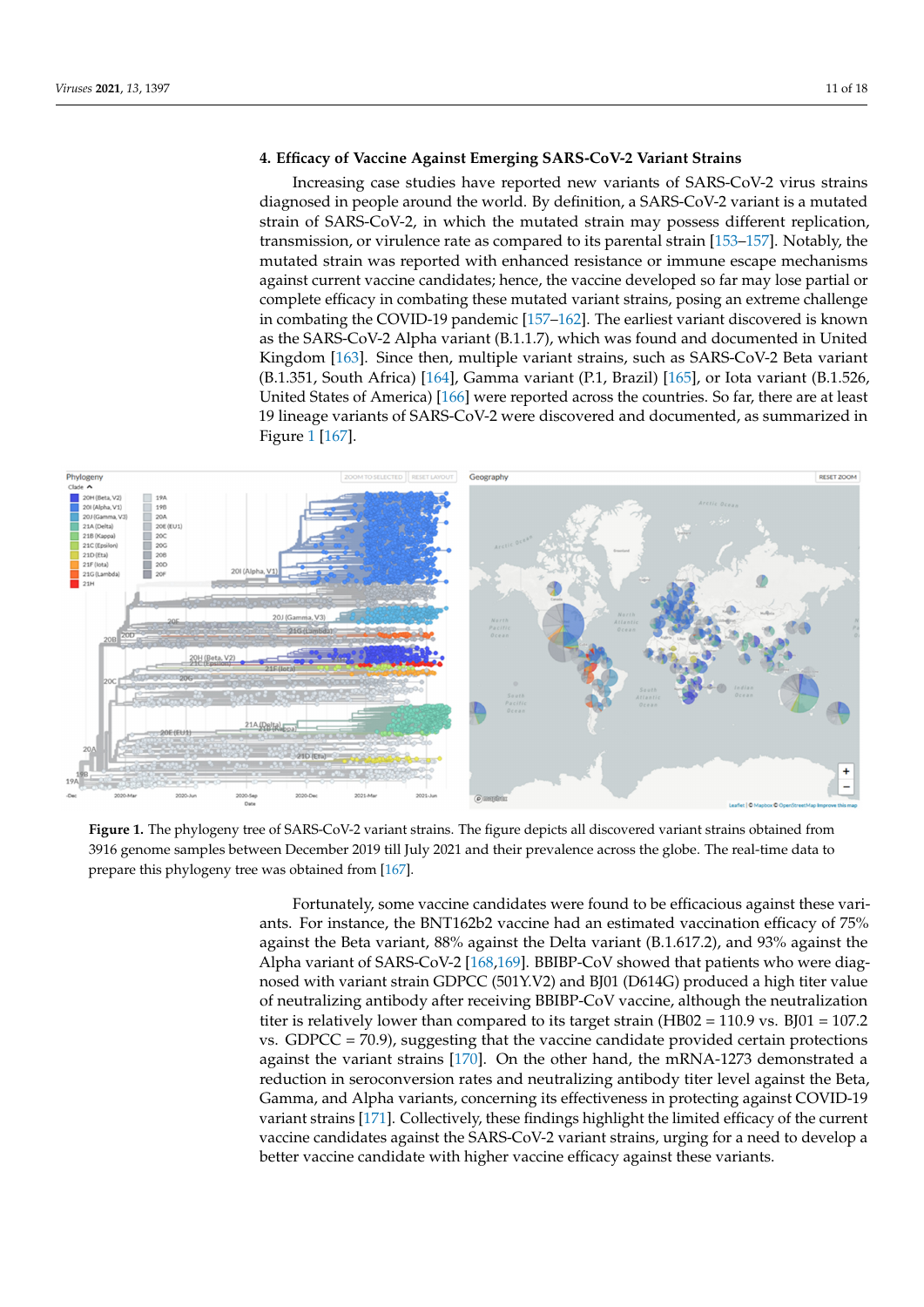# **5. Conclusions**

In this review, we have appraised the current state of the COVID-19 pandemic and the vaccines that have been approved so far in the fight against this viral disease. However, as SARS-CoV-2 is a novel organism that was recently identified, the information regarding this infectious agent remains obscure. Nonetheless, recent genome sequencing data may shed more light with regards to the pathogenesis of SARS-CoV-2, which will prove useful in the development of effective treatments against it. On the other hand, thanks to the accelerated track in vaccine development, which has resulted in the development and approval of several COVID-19 vaccines to date. Furthermore, due to the large number of trials that are in progress currently, there will be more vaccines to be approved in the near future. Notably, due to the emergence of new SARS-CoV-2 variant strains, vaccine candidates showing effectiveness on all variants are urgently needed.

## **6. Opinion**

The situation of the COVID-19 pandemic is constantly changing, and there are constant updates regarding SARS-CoV-2 and its disease pathology, as well as the information on vaccines developed against the virus. The cases of COVID-19 are constantly on the rise in several countries, which has become unavoidable. If unchecked, the global viral infectivity rates may prove catastrophic. This has led to the urgent need to fully vaccinate society against the COVID-19 pathogen. Currently, the available vaccines are under slow progression for mass immunization, as the supply has been largely limited. Therefore, effective measures and suitable interventions are needed to further accelerate the vaccine development to eradicate the COVID-19 infection.

## **7. Key Findings**

- SARS-CoV-2 has been the causative viral pathogen responsible for the COVID-19 outbreak;
- Vaccination against SARS-CoV-2 has now become the main therapeutic strategy for eradicating COVID-19 from the community;
- Numerous vaccine candidates have been introduced, of which mRNA 1273, BNT162, AZD1222, CoronaVac, Sputnik V, EpiVaCorona, and Covaxin have been the leading vaccine candidates against SARS-CoV-2.

**Author Contributions:** Conceptualization: W.C.C. and M.D.S.; Writing—original draft: W.C.C. and M.D.S.; Writing—review and editing: all authors. All authors have read and agreed to the published version of the manuscript.

**Funding:** This research received no external funding.

**Institutional Review Board Statement:** Not applicable.

**Informed Consent Statement:** Not applicable.

**Data Availability Statement:** Not applicable.

**Conflicts of Interest:** The authors declare no conflict of interest.

# **References**

- <span id="page-11-0"></span>1. Dong, E.; Du, H.; Gardner, L. COVID-19 Dashboard by the Center for Systems Science and Engineering (CSSE) at Johns Hopkins University (JHU). Available online: [https://www.arcgis.com/apps/opsdashboard/index.html#/bda7594740fd40299423467b4](https://www.arcgis.com/apps/opsdashboard/index.html#/bda7594740fd40299423467b48e9ecf6) [8e9ecf6](https://www.arcgis.com/apps/opsdashboard/index.html#/bda7594740fd40299423467b48e9ecf6) (accessed on 27 March 2021).
- <span id="page-11-1"></span>2. Dong, E.; Du, H.; Gardner, L. An interactive web-based dashboard to track COVID-19 in real time. *Lancet* **2020**, *20*, 533–534. [\[CrossRef\]](http://doi.org/10.1016/S1473-3099(20)30120-1)
- <span id="page-11-2"></span>3. NIH. Coronaviruses. Available online: <https://www.niaid.nih.gov/diseases-conditions/coronaviruses> (accessed on 27 March 2021).
- <span id="page-11-3"></span>4. Shastri, M.D.; Shukla, S.D.; Chong, W.C.; Kc, R.; Dua, K.; Patel, R.P.; Peterson, G.M.; O'Toole, R.F. Smoking and COVID-19: What we know so far. *Respir. Med.* **2020**, 106237. [\[CrossRef\]](http://doi.org/10.1016/j.rmed.2020.106237)
- <span id="page-11-4"></span>5. Zimmer, C.; Corum, J.; Wee, S.-L. Coronavirus Vaccine Tracker. Available online: [https://www.nytimes.com/interactive/2020](https://www.nytimes.com/interactive/2020/science/coronavirus-vaccine-tracker.html) [/science/coronavirus-vaccine-tracker.html](https://www.nytimes.com/interactive/2020/science/coronavirus-vaccine-tracker.html) (accessed on 25 March 2021).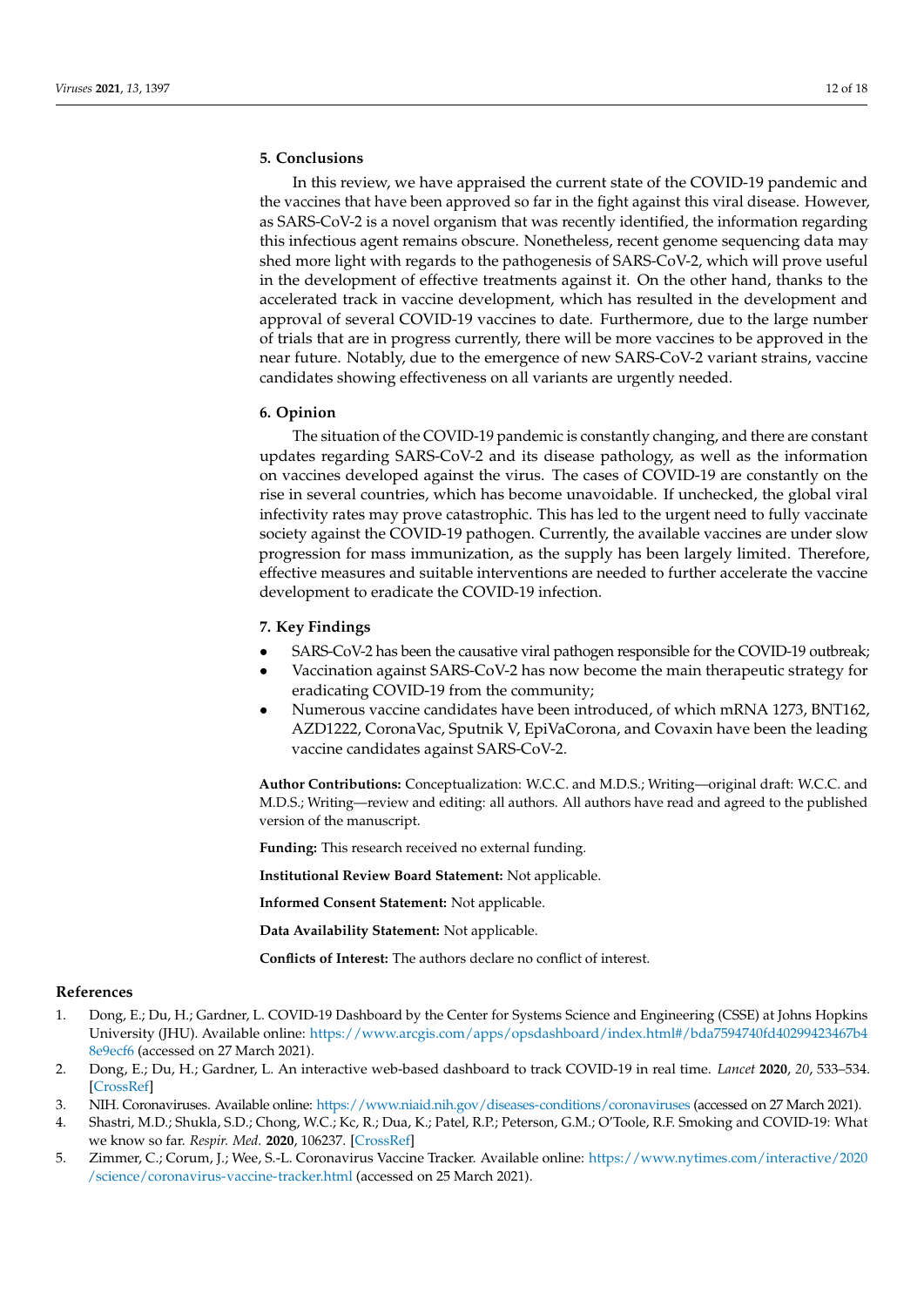- <span id="page-12-0"></span>6. Paavonen, J.; Naud, P.; Salmerón, J.; Wheeler, C.M.; Chow, S.-N.; Apter, D.; Kitchener, H.; Castellsagué, X.; Teixeira, J.C.; Skinner, S.R. Efficacy of human papillomavirus (HPV)-16/18 AS04-adjuvanted vaccine against cervical infection and precancer caused by oncogenic HPV types (PATRICIA): Final analysis of a double-blind, randomised study in young women. *Lancet* **2009**, *374*, 301–314. [\[CrossRef\]](http://doi.org/10.1016/S0140-6736(09)61248-4)
- 7. Giuliano, A.R.; Palefsky, J.M.; Goldstone, S.; Moreira, E.D., Jr.; Penny, M.E.; Aranda, C.; Vardas, E.; Moi, H.; Jessen, H.; Hillman, R. Efficacy of quadrivalent HPV vaccine against HPV Infection and disease in males. *N. Engl. J. Med.* **2011**, *364*, 401–411. [\[CrossRef\]](http://doi.org/10.1056/NEJMoa0909537)
- 8. Riedel, S. Edward Jenner and the history of smallpox and vaccination. In *Baylor University Medical Center Proceedings*; Taylor & Francis: Abingdon, UK, 2005; Volume 18, pp. 21–25.
- <span id="page-12-1"></span>9. Patel, M.; Zipursky, S.; Orenstein, W.; Garon, J.; Zaffran, M. Polio endgame: The global introduction of inactivated polio vaccine. *Expert Rev. Vaccines* **2015**, *14*, 749–762. [\[CrossRef\]](http://doi.org/10.1586/14760584.2015.1001750) [\[PubMed\]](http://www.ncbi.nlm.nih.gov/pubmed/25597843)
- <span id="page-12-2"></span>10. Masihi, K.N. Fighting infection using immunomodulatory agents. *Expert Opin. Biol. Ther.* **2001**, *1*, 641–653. [\[CrossRef\]](http://doi.org/10.1517/14712598.1.4.641) [\[PubMed\]](http://www.ncbi.nlm.nih.gov/pubmed/11727500)
- <span id="page-12-3"></span>11. NCBI. *NCBI SARS-CoV-2 Resources*; National Library of Medicine: Bethesda, MD, USA, 2020.
- 12. Forster, P.; Forster, L.; Renfrew, C.; Forster, M. Phylogenetic network analysis of SARS-CoV-2 genomes. *Proc. Natl. Acad. Sci. USA* **2020**, *117*, 9241–9243. [\[CrossRef\]](http://doi.org/10.1073/pnas.2004999117) [\[PubMed\]](http://www.ncbi.nlm.nih.gov/pubmed/32269081)
- 13. Sah, R.; Rodriguez-Morales, A.J.; Jha, R.; Chu, D.K.; Gu, H.; Peiris, M.; Bastola, A.; Lal, B.K.; Ojha, H.C.; Rabaan, A.A. Complete genome sequence of a 2019 novel coronavirus (SARS-CoV-2) strain isolated in Nepal. *Microbiol. Resour. Announc.* **2020**, *9*, 1–3. [\[CrossRef\]](http://doi.org/10.1128/MRA.00169-20) [\[PubMed\]](http://www.ncbi.nlm.nih.gov/pubmed/32165386)
- <span id="page-12-4"></span>14. Khan, M.I.; Khan, Z.A.; Baig, M.H.; Ahmad, I.; Farouk, A.-E.; Song, Y.G.; Dong, J.-J. Comparative genome analysis of novel coronavirus (SARS-CoV-2) from different geographical locations and the effect of mutations on major target proteins: An in silico insight. *PLoS ONE* **2020**, *15*, e0238344. [\[CrossRef\]](http://doi.org/10.1371/journal.pone.0238344)
- <span id="page-12-5"></span>15. Ou, X.; Liu, Y.; Lei, X.; Li, P.; Mi, D.; Ren, L.; Guo, L.; Guo, R.; Chen, T.; Hu, J. Characterization of spike glycoprotein of SARS-CoV-2 on virus entry and its immune cross-reactivity with SARS-CoV. *Nat. Commun.* **2020**, *11*, 1–12. [\[CrossRef\]](http://doi.org/10.1038/s41467-020-15562-9)
- <span id="page-12-6"></span>16. van Riel, D.; de Wit, E. Next-generation vaccine platforms for COVID-19. *Nat. Mater.* **2020**, *19*, 810–812. [\[CrossRef\]](http://doi.org/10.1038/s41563-020-0746-0)
- <span id="page-12-7"></span>17. Belshe, R.B.; Edwards, K.M.; Vesikari, T.; Black, S.V.; Walker, R.E.; Hultquist, M.; Kemble, G.; Connor, E.M. Live attenuated versus inactivated influenza vaccine in infants and young children. *N. Engl. J. Med.* **2007**, *356*, 685–696. [\[CrossRef\]](http://doi.org/10.1056/NEJMoa065368) [\[PubMed\]](http://www.ncbi.nlm.nih.gov/pubmed/17301299)
- <span id="page-12-8"></span>18. Monto, A.S.; Ohmit, S.E.; Petrie, J.G.; Johnson, E.; Truscon, R.; Teich, E.; Rotthoff, J.; Boulton, M.; Victor, J.C. Comparative efficacy of inactivated and live attenuated influenza vaccines. *N. Engl. J. Med.* **2009**, *361*, 1260–1267. [\[CrossRef\]](http://doi.org/10.1056/NEJMoa0808652) [\[PubMed\]](http://www.ncbi.nlm.nih.gov/pubmed/19776407)
- <span id="page-12-9"></span>19. Siedler, A.; Koch, J.; Ultsch, B.; Garbe, E.; von Kries, R.; Ledig, T.; Mertens, T.; Überla, K.; Zepp, F.; Hengel, H. Background paper to the decision not to recommend a standard vaccination with the live attenuated herpes zoster vaccine for the elderly in Germany. *Bundesgesundheitsbl* **2017**, *60*, 1162–1179.
- 20. Kamboj, M.; Sepkowitz, K.A. Risk of transmission associated with live attenuated vaccines given to healthy persons caring for or residing with an immunocompromised patient. *Infect. Control Hosp. Epidemiol.* **2007**, *28*, 702–707. [\[CrossRef\]](http://doi.org/10.1086/517952) [\[PubMed\]](http://www.ncbi.nlm.nih.gov/pubmed/17520544)
- 21. Shinjoh, M.; Miyairi, I.; Hoshino, K.; Takahashi, T.; Nakayama, T. Effective and safe immunizations with live-attenuated vaccines for children after living donor liver transplantation. *Vaccine* **2008**, *26*, 6859–6863. [\[CrossRef\]](http://doi.org/10.1016/j.vaccine.2008.09.076) [\[PubMed\]](http://www.ncbi.nlm.nih.gov/pubmed/18930096)
- <span id="page-12-10"></span>22. Chong, P.P.; Avery, R.K. A comprehensive review of immunization practices in solid organ transplant and hematopoietic stem cell transplant recipients. *Clin. Ther.* **2017**, *39*, 1581–1598. [\[CrossRef\]](http://doi.org/10.1016/j.clinthera.2017.07.005) [\[PubMed\]](http://www.ncbi.nlm.nih.gov/pubmed/28751095)
- <span id="page-12-11"></span>23. Moyle, P.M.; Toth, I. Modern subunit vaccines: Development, components, and research opportunities. *ChemMedChem* **2013**, *8*, 360–376. [\[CrossRef\]](http://doi.org/10.1002/cmdc.201200487)
- <span id="page-12-12"></span>24. Tan, M.; Jiang, X. Recent advancements in combination subunit vaccine development. *Hum. Vaccines Immunother.* **2017**, *13*, 180–185. [\[CrossRef\]](http://doi.org/10.1080/21645515.2016.1229719) [\[PubMed\]](http://www.ncbi.nlm.nih.gov/pubmed/27649319)
- <span id="page-12-13"></span>25. Yang, J.; Wang, W.; Chen, Z.; Lu, S.; Yang, F.; Bi, Z.; Bao, L.; Mo, F.; Li, X.; Huang, Y. A vaccine targeting the RBD of the S protein of SARS-CoV-2 induces protective immunity. *Nature* **2020**, *586*, 572–577. [\[CrossRef\]](http://doi.org/10.1038/s41586-020-2599-8)
- <span id="page-12-14"></span>26. Chi, X.; Yan, R.; Zhang, J.; Zhang, G.; Zhang, Y.; Hao, M.; Zhang, Z.; Fan, P.; Dong, Y.; Yang, Y. A neutralizing human antibody binds to the N-terminal domain of the Spike protein of SARS-CoV-2. *Science* **2020**, *369*, 650–655. [\[CrossRef\]](http://doi.org/10.1126/science.abc6952)
- <span id="page-12-15"></span>27. Cao, Y.; Zhu, X.; Hossen, M.N.; Kakar, P.; Zhao, Y.; Chen, X. Augmentation of vaccine-induced humoral and cellular immunity by a physical radiofrequency adjuvant. *Nat. Commun.* **2018**, *9*, 1–13. [\[CrossRef\]](http://doi.org/10.1038/s41467-018-06151-y)
- <span id="page-12-16"></span>28. Rauch, S.; Jasny, E.; Schmidt, K.E.; Petsch, B. New vaccine technologies to combat outbreak situations. *Front. Immunol.* **2018**, *9*, 1963. [\[CrossRef\]](http://doi.org/10.3389/fimmu.2018.01963) [\[PubMed\]](http://www.ncbi.nlm.nih.gov/pubmed/30283434)
- <span id="page-12-17"></span>29. Henao-Restrepo, A.M.; Longini, I.M.; Egger, M.; Dean, N.E.; Edmunds, W.J.; Camacho, A.; Carroll, M.W.; Doumbia, M.; Draguez, B.; Duraffour, S. Efficacy and effectiveness of an rVSV-vectored vaccine expressing Ebola surface glycoprotein: Interim results from the Guinea ring vaccination cluster-randomised trial. *Lancet* **2015**, *386*, 857–866. [\[CrossRef\]](http://doi.org/10.1016/S0140-6736(15)61117-5)
- <span id="page-12-20"></span>30. Ura, T.; Okuda, K.; Shimada, M. Developments in viral vector-based vaccines. *Vaccines* **2014**, *2*, 624–641. [\[CrossRef\]](http://doi.org/10.3390/vaccines2030624) [\[PubMed\]](http://www.ncbi.nlm.nih.gov/pubmed/26344749)
- <span id="page-12-18"></span>31. de Vries, R.D.; Rimmelzwaan, G.F. Viral vector-based influenza vaccines. *Hum. Vaccines Immunother.* **2016**, *12*, 2881–2901. [\[CrossRef\]](http://doi.org/10.1080/21645515.2016.1210729)
- <span id="page-12-19"></span>32. Condit, R.C.; Kim, D.; Robertson, J.S.; Excler, J.-L.; Gurwith, M.; Monath, T.P.; Pavlakis, G.; Fast, P.E.; Smith, J.; Smith, E.R. The Brighton Collaboration standardized template for collection of key information for benefit-risk assessment of viral vector vaccines. *Vaccine* **2020**, *38*, 7708–7715. [\[CrossRef\]](http://doi.org/10.1016/j.vaccine.2020.08.009) [\[PubMed\]](http://www.ncbi.nlm.nih.gov/pubmed/32907759)
- <span id="page-12-21"></span>33. Ulmer, J.B.; Wahren, B.; Liu, M.A. Gene-based vaccines: Recent technical and clinical advances. *Trends Mol. Med.* **2006**, *12*, 216–222. [\[CrossRef\]](http://doi.org/10.1016/j.molmed.2006.03.007) [\[PubMed\]](http://www.ncbi.nlm.nih.gov/pubmed/16621717)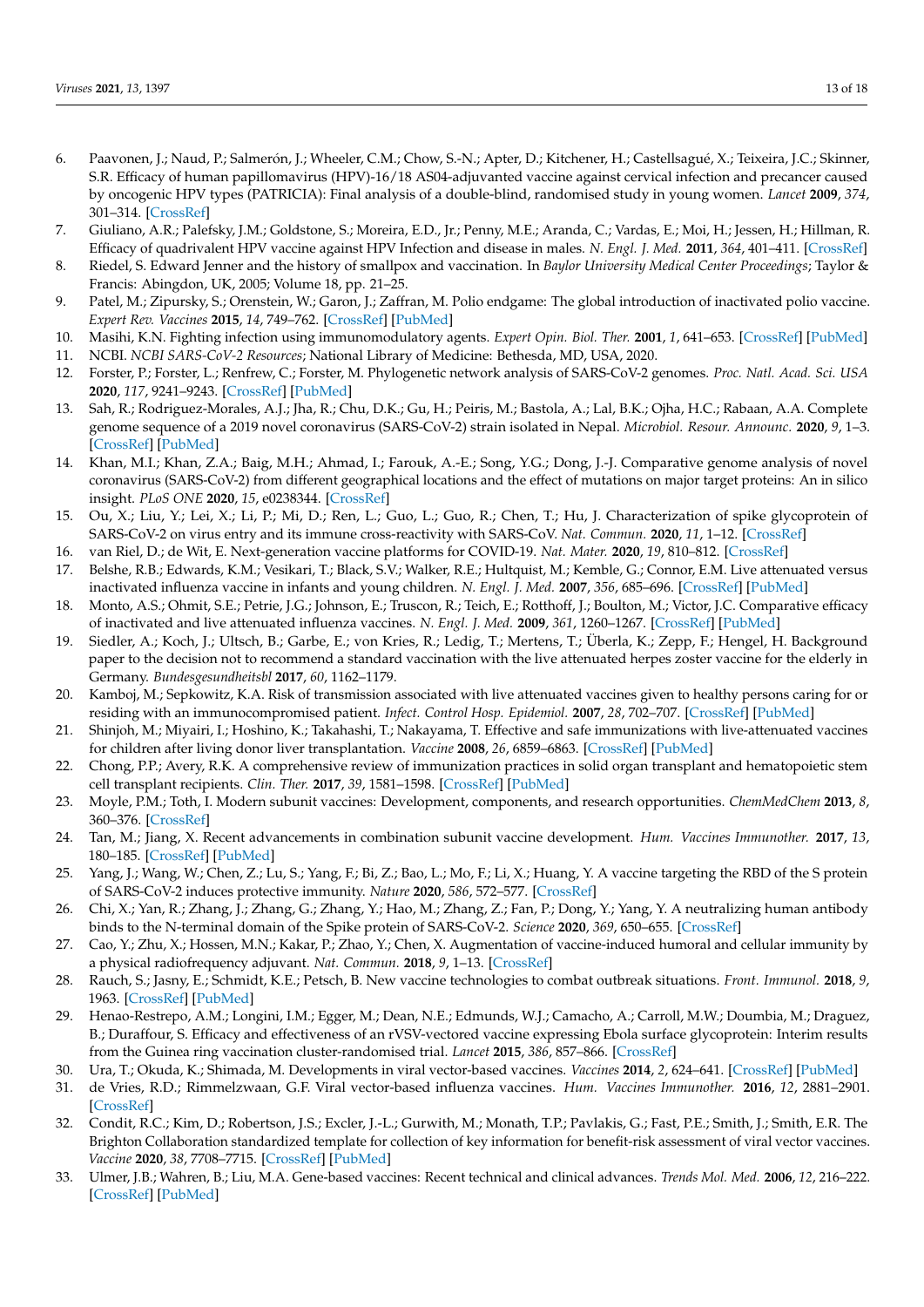- <span id="page-13-0"></span>34. Pascolo, S. Messenger RNA-based vaccines. *Expert Opin. Biol. Ther.* **2004**, *4*, 1285–1294. [\[CrossRef\]](http://doi.org/10.1517/14712598.4.8.1285) [\[PubMed\]](http://www.ncbi.nlm.nih.gov/pubmed/15268662)
- <span id="page-13-1"></span>35. Ulmer, J.B.; Mason, P.W.; Geall, A.; Mandl, C.W. RNA-based vaccines. *Vaccine* **2012**, *30*, 4414–4418. [\[CrossRef\]](http://doi.org/10.1016/j.vaccine.2012.04.060)
- <span id="page-13-3"></span>36. Jahanafrooz, Z.; Baradaran, B.; Mosafer, J.; Hashemzaei, M.; Rezaei, T.; Mokhtarzadeh, A.; Hamblin, M.R. Comparison of DNA and mRNA vaccines against cancer. *Drug Discov. Today* **2020**, *25*, 552–560. [\[CrossRef\]](http://doi.org/10.1016/j.drudis.2019.12.003) [\[PubMed\]](http://www.ncbi.nlm.nih.gov/pubmed/31843577)
- <span id="page-13-2"></span>37. Wadhwa, A.; Aljabbari, A.; Lokras, A.; Foged, C.; Thakur, A. Opportunities and Challenges in the Delivery of mRNA-based Vaccines. *Pharmaceutics* **2020**, *12*, 102. [\[CrossRef\]](http://doi.org/10.3390/pharmaceutics12020102)
- <span id="page-13-4"></span>38. WHO. WHO R&D Blueprint Novel Coronavirus (nCov) Vaccine Prioritization for Clinical Trials. Available online: [https://www.](https://www.who.int/publications/i/item/who-r-d-blueprint-novel-coronavirus-ncov-vaccine-prioritization-for-clinical-trials) [who.int/publications/i/item/who-r-d-blueprint-novel-coronavirus-ncov-vaccine-prioritization-for-clinical-trials](https://www.who.int/publications/i/item/who-r-d-blueprint-novel-coronavirus-ncov-vaccine-prioritization-for-clinical-trials) (accessed on 17 December 2020).
- <span id="page-13-5"></span>39. Pfizer. *A Phase 1/2/3 Study to Evaluate the Safety, Tolerability, Immunogenicity, and Efficacy of RNA Vaccine Candidates against COVID-19 in Healthy Individuals*; Pfizer: New York, NY, USA, 2020; pp. 1–137.
- <span id="page-13-6"></span>40. Vogel, A.; Kanevsky, I.; Che, Y.; Swanson, K.; Muik, A.; Vormehr, M.; Kranz, L.; Walzer, K.; Hein, S.; Gueler, A. A prefusion SARS-CoV-2 spike RNA vaccine is highly immunogenic and prevents lung infection in non-human primates. *bioRxiv* **2020**, 1–38. [\[CrossRef\]](http://doi.org/10.1101/2020.09.08.280818)
- <span id="page-13-7"></span>41. Walsh, E.E.; Frenck, R.W., Jr.; Falsey, A.R.; Kitchin, N.; Absalon, J.; Gurtman, A.; Lockhart, S.; Neuzil, K.; Mulligan, M.J.; Bailey, R. Safety and immunogenicity of two RNA-based Covid-19 vaccine candidates. *N. Engl. J. Med.* **2020**, *383*, 2439–2450. [\[CrossRef\]](http://doi.org/10.1056/NEJMoa2027906) [\[PubMed\]](http://www.ncbi.nlm.nih.gov/pubmed/33053279)
- <span id="page-13-8"></span>42. Sahin, U.; Muik, A.; Derhovanessian, E.; Vogler, I.; Kranz, L.M.; Vormehr, M.; Baum, A.; Pascal, K.; Quandt, J.; Maurus, D. COVID-19 vaccine BNT162b1 elicits human antibody and TH 1 T cell responses. *Nature* **2020**, *586*, 594–599. [\[CrossRef\]](http://doi.org/10.1038/s41586-020-2814-7)
- <span id="page-13-9"></span>43. MHRA (Ed.) *Regulatory Approval of Pfizer/BioNTech Vaccine for COVID-19*; Government of the United Kingdom: London, UK, 2020.
- <span id="page-13-10"></span>44. Jansen, K.; Gruber, W. BNT162b2 Vaccine Candidate against COVID-19. FDA: Silver Spring, MD, USA, 2020; p. 64. Available online: <https://stacks.cdc.gov/view/cdc/105431> (accessed on 17 December 2020).
- <span id="page-13-11"></span>45. Hunter, P.R.; Brainard, J.S. Estimating the effectiveness of the Pfizer COVID-19 BNT162b2 vaccine after a single dose. A reanalysis of a study of'real-world'vaccination outcomes from Israel. *Medrxiv* **2021**. [\[CrossRef\]](http://doi.org/10.1101/2021.02.01.21250957)
- <span id="page-13-12"></span>46. WHO. WHO Issues its First Emergency Use Validation for a COVID-19 Vaccine and Emphasizes Need for Equitable Global Access. Available online: [https://www.who.int/news/item/31-12-2020-who-issues-its-first-emergency-use-validation-for-a](https://www.who.int/news/item/31-12-2020-who-issues-its-first-emergency-use-validation-for-a-covid-19-vaccine-and-emphasizes-need-for-equitable-global-access)[covid-19-vaccine-and-emphasizes-need-for-equitable-global-access](https://www.who.int/news/item/31-12-2020-who-issues-its-first-emergency-use-validation-for-a-covid-19-vaccine-and-emphasizes-need-for-equitable-global-access) (accessed on 31 December 2020).
- <span id="page-13-13"></span>47. RioTimes. Argentina Grants Emergency Approval to Pfizer/BioNTech Vaccine. *The RioTimes*, 23 December 2020.
- 48. HealthCanada. Pfizer-BioNTech COVID-19 Vaccine: Authorization Information. Available online: [https://www.canada.ca/](https://www.canada.ca/en/health-canada/services/drugs-health-products/covid19-industry/drugs-vaccines-treatments/vaccines/pfizer-biontech/authorization.html) [en/health-canada/services/drugs-health-products/covid19-industry/drugs-vaccines-treatments/vaccines/pfizer-biontech/](https://www.canada.ca/en/health-canada/services/drugs-health-products/covid19-industry/drugs-vaccines-treatments/vaccines/pfizer-biontech/authorization.html) [authorization.html](https://www.canada.ca/en/health-canada/services/drugs-health-products/covid19-industry/drugs-vaccines-treatments/vaccines/pfizer-biontech/authorization.html) (accessed on 8 January 2021).
- 49. Montes, R.; Espana, S. Chile y Ecuador se adelantan en Sudamérica y autorizan la vacuna de Pfizer. *El Pais*, 17 December 2020.
- 50. Zuniga, A. Costa Rica authorizes Pfizer-BioNTech coronavirus vaccine. *The TicoTimes*, 16 December 2020.
- 51. RoyaNews. Obeidat confirms arrival of first batch of Pfizer vaccine Monday. *RoyaNews*, 10 January 2021.
- 52. ABCNews. Bahrain approves Chinese COVID-19 vaccine for use. *ABC News*, 13 December 2020.
- 53. NewYorkTimes. Covid-19: F.D.A. Clears Pfizer Vaccine and Millions of Doses Will Be Shipped Right Away. *The New York Times*, 15 December 2020.
- 54. Castrellon, T. Panamá aprueba uso por emergencia de la vacuna Pfizer-BioNTech contra COVID-19. *Telemetro*, 15 December 2020.
- 55. HSA. *HSA Grants Interim Authorisation for First COVID-19 Vaccine in Singapore*; Government of Singapore: Singapore, 2020.
- 56. Radwan, R. Saudi Arabia ready to launch vaccine campaign. *Arab News*, 12 December 2020.
- <span id="page-13-14"></span>57. FOPH (Ed.) *Coronavirus: Vaccination*; Swiss Government: Bern, Switzerland, 2021.
- <span id="page-13-15"></span>58. Levine-Tiefenbrun, M.; Yelin, I.; Katz, R.; Herzel, E.; Golan, Z.; Schreiber, L.; Wolf, T.; Nadler, V.; Ben-Tov, A.; Kuint, J. Initial report of decreased SARS-CoV-2 viral load after inoculation with the BNT162b2 vaccine. *Nat. Med.* **2021**, *27*, 790–792. [\[CrossRef\]](http://doi.org/10.1038/s41591-021-01316-7) [\[PubMed\]](http://www.ncbi.nlm.nih.gov/pubmed/33782619)
- <span id="page-13-16"></span>59. ClinicalTrial. National Cohort Study of Effectiveness and Safety of SARS-CoV-2/COVID-19 Vaccines (ENFORCE) (ENFORCE). Available online: [https://www.clinicaltrials.gov/ct2/show/NCT04760132?term=vaccine%2C+phase+4&cond=Covid19&draw=](https://www.clinicaltrials.gov/ct2/show/NCT04760132?term=vaccine%2C+phase+4&cond=Covid19&draw=2) [2](https://www.clinicaltrials.gov/ct2/show/NCT04760132?term=vaccine%2C+phase+4&cond=Covid19&draw=2) (accessed on 6 July 2021).
- <span id="page-13-17"></span>60. Logunov, D.Y.; Dolzhikova, I.V.; Zubkova, O.V.; Tukhvatullin, A.I.; Shcheblyakov, D.V.; Dzharullaeva, A.S.; Grousova, D.M.; Erokhova, A.S.; Kovyrshina, A.V.; Botikov, A.G. Safety and immunogenicity of an rAd26 and rAd5 vector-based heterologous prime-boost COVID-19 vaccine in two formulations: Two open, non-randomised phase 1/2 studies from Russia. *Lancet* **2020**, *396*, 887–897. [\[CrossRef\]](http://doi.org/10.1016/S0140-6736(20)31866-3)
- <span id="page-13-18"></span>61. ClinicalTrial. The Study of "Gam-COVID-Vac" Vaccine against COVID-19 with the Participation of Volunteers of 60 y.o and Older. Available online: <https://clinicaltrials.gov/ct2/show/NCT04587219?term=NCT04587219&draw=2&rank=1> (accessed on 17 December 2020).
- <span id="page-13-19"></span>62. ClinicalTrial. Clinical Trial of Efficacy, Safety, and Immunogenicity of Gam-COVID-Vac Vaccine against COVID-19 (RESIST). Available online: <https://clinicaltrials.gov/ct2/show/NCT04530396?term=NCT04530396&draw=2&rank=1> (accessed on 17 December 2020).
- <span id="page-13-20"></span>63. BBC. Coronavirus: Putin says vaccine has been approved for use. *BBC News*, 11 August 2020.
- <span id="page-13-21"></span>64. Callaway, E. Russia's fast-track coronavirus vaccine draws outrage over safety. *Nature* **2020**, *584*, 334–335. [\[CrossRef\]](http://doi.org/10.1038/d41586-020-02386-2) [\[PubMed\]](http://www.ncbi.nlm.nih.gov/pubmed/32782400)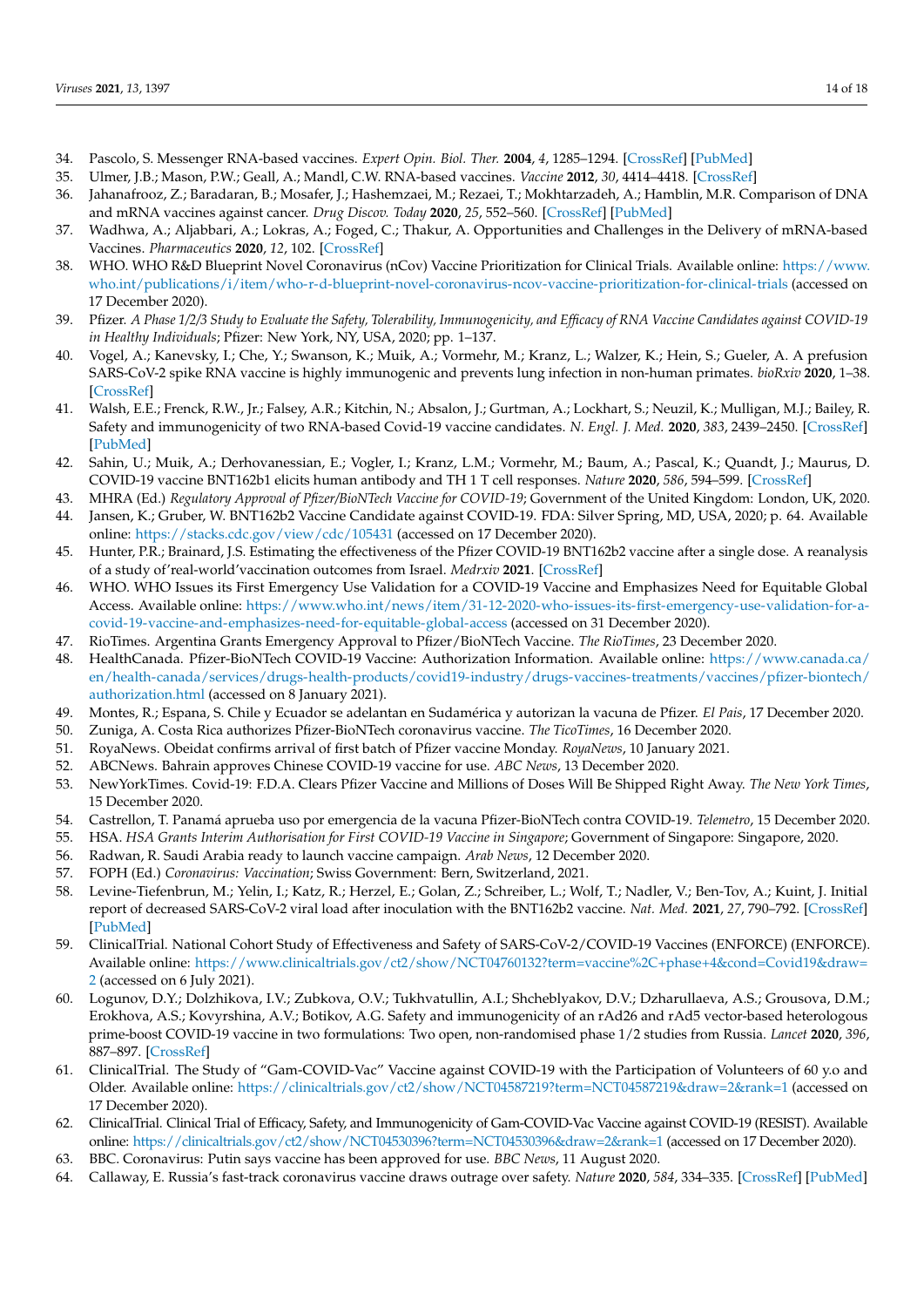- <span id="page-14-0"></span>65. Mahase, E. Covid-19: Russia approves vaccine without large scale testing or published results. *BMJ* **2020**, *370*, m3205. [\[CrossRef\]](http://doi.org/10.1136/bmj.m3205) [\[PubMed\]](http://www.ncbi.nlm.nih.gov/pubmed/32816758)
- <span id="page-14-1"></span>66. Grzegorczyk, M. Belarus begins rollout of Russian Covid-19 vaccine. *Emerging Europe*, 29 December 2020.
- 67. LiveMint. First 300,000 doses of Sputnik V vaccine arrive in Argentina to fight Covid-19. *LiveMint*, 24 December 2020.
- 68. SouthernTimes. Algeria first in Africa to approve Sputnik V vaccine. *The Southern Times*, 11 January 2021.
- 69. Wadhwa, T. Bolivia approves emergency use of Russia's Sputnik V vaccine. *People Dispatch*, 7 January 2021.
- 70. RFERL. Serbia Starts Inoculations With Russia's Sputnik-V Vaccine. *Radio Free Europe Radio Liberty*, 6 January 2021.
- <span id="page-14-2"></span>71. Reuters. Palestinians approve Russian COVID-19 vaccine for use in self-rule areas. *Reuters*, 11 January 2021.
- <span id="page-14-3"></span>72. Reuters. Russia Completes Clinical Trials of Second Potential COVID-19 Vaccine: RIA. Available online: [https://www.reuters.](https://www.reuters.com/article/uk-health-coronavirus-russia-vaccine-vec/russia-completes-clinical-trials-of-second-potential-covid-19-vaccine-ria-idUSKBN26L13B) [com/article/uk-health-coronavirus-russia-vaccine-vec/russia-completes-clinical-trials-of-second-potential-covid-19-vaccine](https://www.reuters.com/article/uk-health-coronavirus-russia-vaccine-vec/russia-completes-clinical-trials-of-second-potential-covid-19-vaccine-ria-idUSKBN26L13B)[ria-idUSKBN26L13B](https://www.reuters.com/article/uk-health-coronavirus-russia-vaccine-vec/russia-completes-clinical-trials-of-second-potential-covid-19-vaccine-ria-idUSKBN26L13B) (accessed on 17 December 2020).
- <span id="page-14-4"></span>73. Ryzhikov, A.; Ryzhikov, Е.; Bogryantseva, M.; Usova, S.; Danilenko, E.; Nechaeva, E.; Pyankov, O.; Pyankova, O.; Gudymo, A.; Bodnev, S. A single blind, placebo-controlled randomized study of the safety, reactogenicity and immunogenicity of the "EpiVacCorona" Vaccine for the prevention of COVID-19, in volunteers aged 18–60 years (phase I–II). *Russ. J. Infect. Immun.* **2021**, *11*, 283–296. [\[CrossRef\]](http://doi.org/10.15789/2220-7619-ASB-1699)
- <span id="page-14-5"></span>74. ClinicalTrial. Study of the Tolerability, Safety, Immunogenicity and Preventive Efficacy of the EpiVacCorona Vaccine for the Prevention of COVID-19. Available online: [https://www.clinicaltrials.gov/ct2/show/NCT04780035?term=vaccine&cond=](https://www.clinicaltrials.gov/ct2/show/NCT04780035?term=vaccine&cond=Covid19&draw=2) [Covid19&draw=2](https://www.clinicaltrials.gov/ct2/show/NCT04780035?term=vaccine&cond=Covid19&draw=2) (accessed on 6 July 2021).
- <span id="page-14-6"></span>75. Bureau, H. Russia Approves 2nd Covid-19 Vaccine 'EpiVacCorona' after Sputnik V. Available online: [https://www.healthwire.](https://www.healthwire.co/russia-approves-2nd-covid-19-vaccine-epivaccorona-after-sputnik-v/) [co/russia-approves-2nd-covid-19-vaccine-epivaccorona-after-sputnik-v/](https://www.healthwire.co/russia-approves-2nd-covid-19-vaccine-epivaccorona-after-sputnik-v/) (accessed on 17 December 2020).
- <span id="page-14-7"></span>76. ClinicalTrial. Study of the Safety, Reactogenicity and Immunogenicity of "EpiVacCorona" Vaccine for the Prevention of COVID-19 (EpiVacCorona). Available online: <https://clinicaltrials.gov/ct2/show/NCT04527575?term=NCT04527575&draw=2&rank=1> (accessed on 17 December 2020).
- <span id="page-14-8"></span>77. Gao, Q.; Bao, L.; Mao, H.; Wang, L.; Xu, K.; Yang, M.; Li, Y.; Zhu, L.; Wang, N.; Lv, Z. Development of an inactivated vaccine candidate for SARS-CoV-2. *Science* **2020**, *369*, 77–81. [\[CrossRef\]](http://doi.org/10.1126/science.abc1932) [\[PubMed\]](http://www.ncbi.nlm.nih.gov/pubmed/32376603)
- 78. Zhou, P.; Yang, X.-L.; Wang, X.-G.; Hu, B.; Zhang, L.; Zhang, W.; Si, H.-R.; Zhu, Y.; Li, B.; Huang, C.-L. A pneumonia outbreak associated with a new coronavirus of probable bat origin. *Nature* **2020**, *579*, 270–273. [\[CrossRef\]](http://doi.org/10.1038/s41586-020-2012-7)
- <span id="page-14-9"></span>79. Liu, L.; Liu, W.; Zheng, Y.; Jiang, X.; Kou, G.; Ding, J.; Wang, Q.; Huang, Q.; Ding, Y.; Ni, W. A preliminary study on serological assay for severe acute respiratory syndrome coronavirus 2 (SARS-CoV-2) in 238 admitted hospital patients. *Microbes Infect.* **2020**, *22*, 206–211. [\[CrossRef\]](http://doi.org/10.1016/j.micinf.2020.05.008) [\[PubMed\]](http://www.ncbi.nlm.nih.gov/pubmed/32425648)
- <span id="page-14-10"></span>80. Zhang, Y.; Zeng, G.; Pan, H.; Li, C.; Hu, Y.; Chu, K.; Han, W.; Chen, Z.; Tang, R.; Yin, W. Safety, tolerability, and immunogenicity of an inactivated SARS-CoV-2 vaccine in healthy adults aged 18–59 years: A randomised, double-blind, placebo-controlled, phase 1/2 clinical trial. *Lancet* **2020**. [\[CrossRef\]](http://doi.org/10.1016/S1473-3099(20)30843-4)
- <span id="page-14-11"></span>81. Wu, Z.; Hu, Y.; Xu, M.; Chen, Z.; Yang, W.; Jiang, Z.; Li, M.; Jin, H.; Cui, G.; Chen, P. Safety, tolerability, and immunogenicity of an inactivated SARS-CoV-2 vaccine (CoronaVac) in healthy adults aged 60 years and older: A randomised, double-blind, placebo-controlled, phase 1/2 clinical trial. *Lancet Infect. Dis.* **2021**, *21*, 803–812. [\[CrossRef\]](http://doi.org/10.1016/S1473-3099(20)30987-7)
- <span id="page-14-12"></span>82. Reuters. Sinovac's Coronavirus Vaccine Candidate Approved for Emergency Use in China—Source. Available online: [https://www.reuters.com/article/us-health-coronavirus-china-vaccines/sinovacs-coronavirus-vaccine-candidate-approved](https://www.reuters.com/article/us-health-coronavirus-china-vaccines/sinovacs-coronavirus-vaccine-candidate-approved-for-emergency-use-in-china-source-idUSKBN25O0Z3)[for-emergency-use-in-china-source-idUSKBN25O0Z3](https://www.reuters.com/article/us-health-coronavirus-china-vaccines/sinovacs-coronavirus-vaccine-candidate-approved-for-emergency-use-in-china-source-idUSKBN25O0Z3) (accessed on 17 December 2020).
- <span id="page-14-13"></span>83. ClinicalTrial. Clinical Trial of Efficacy and Safety of Sinovac's Adsorbed COVID-19 (Inactivated) Vaccine in Healthcare Professionals (PROFISCOV). Available online: <https://clinicaltrials.gov/ct2/show/NCT04456595?term=NCT04456595&draw=2&rank=1> (accessed on 17 December 2020).
- 84. ClinicalTrial. Clinical Trial for SARS-CoV-2 Vaccine (COVID-19). Available online: [https://clinicaltrials.gov/ct2/show/NCT045](https://clinicaltrials.gov/ct2/show/NCT04582344?term=NCT04582344&draw=2&rank=1) [82344?term=NCT04582344&draw=2&rank=1](https://clinicaltrials.gov/ct2/show/NCT04582344?term=NCT04582344&draw=2&rank=1) (accessed on 17 December 2020).
- <span id="page-14-14"></span>85. ClinicalTrial. Efficacy, Safety and Immunogenicity Study of SARS-CoV-2 Inactivated Vaccine (COVID-19). Available online: <https://clinicaltrials.gov/ct2/show/NCT04508075?term=NCT04508075&draw=2&rank=1> (accessed on 17 December 2020).
- <span id="page-14-15"></span>86. ModernaTX, Inc. Phase 3, Randomized, Stratified, Observer-Blind, Placebo-Controlled Study to Evaluate the Efficacy, Safety, and Immunogenicity of mRNA-1273 SARS-CoV-2 Vaccine in Adults Aged 18 Years and Older. ClinicalTrials.gov, 2020. Available online: <https://clinicaltrials.gov/ct2/show/NCT04470427> (accessed on 17 December 2020).
- <span id="page-14-16"></span>87. Hoffmann, M.; Kleine-Weber, H.; Pöhlmann, S. A multibasic cleavage site in the spike protein of SARS-CoV-2 is essential for infection of human lung cells. *Mol. Cell* **2020**, *78*, 779–784. [\[CrossRef\]](http://doi.org/10.1016/j.molcel.2020.04.022) [\[PubMed\]](http://www.ncbi.nlm.nih.gov/pubmed/32362314)
- 88. Toelzer, C.; Gupta, K.; Yadav, S.K.; Borucu, U.; Davidson, A.D.; Williamson, M.K.; Shoemark, D.K.; Garzoni, F.; Staufer, O.; Milligan, R. Free fatty acid binding pocket in the locked structure of SARS-CoV-2 spike protein. *Science* **2020**, *370*, 725–730. [\[CrossRef\]](http://doi.org/10.1126/science.abd3255) [\[PubMed\]](http://www.ncbi.nlm.nih.gov/pubmed/32958580)
- 89. Salazar, E.; Kuchipudi, S.V.; Christensen, P.A.; Eagar, T.; Yi, X.; Zhao, P.; Jin, Z.; Long, S.W.; Olsen, R.J.; Chen, J. Convalescent plasma anti–SARS-CoV-2 spike protein ectodomain and receptor-binding domain IgG correlate with virus neutralization. *J. Clin. Investig.* **2020**, *130*, 6728–6738. [\[CrossRef\]](http://doi.org/10.1172/JCI141206)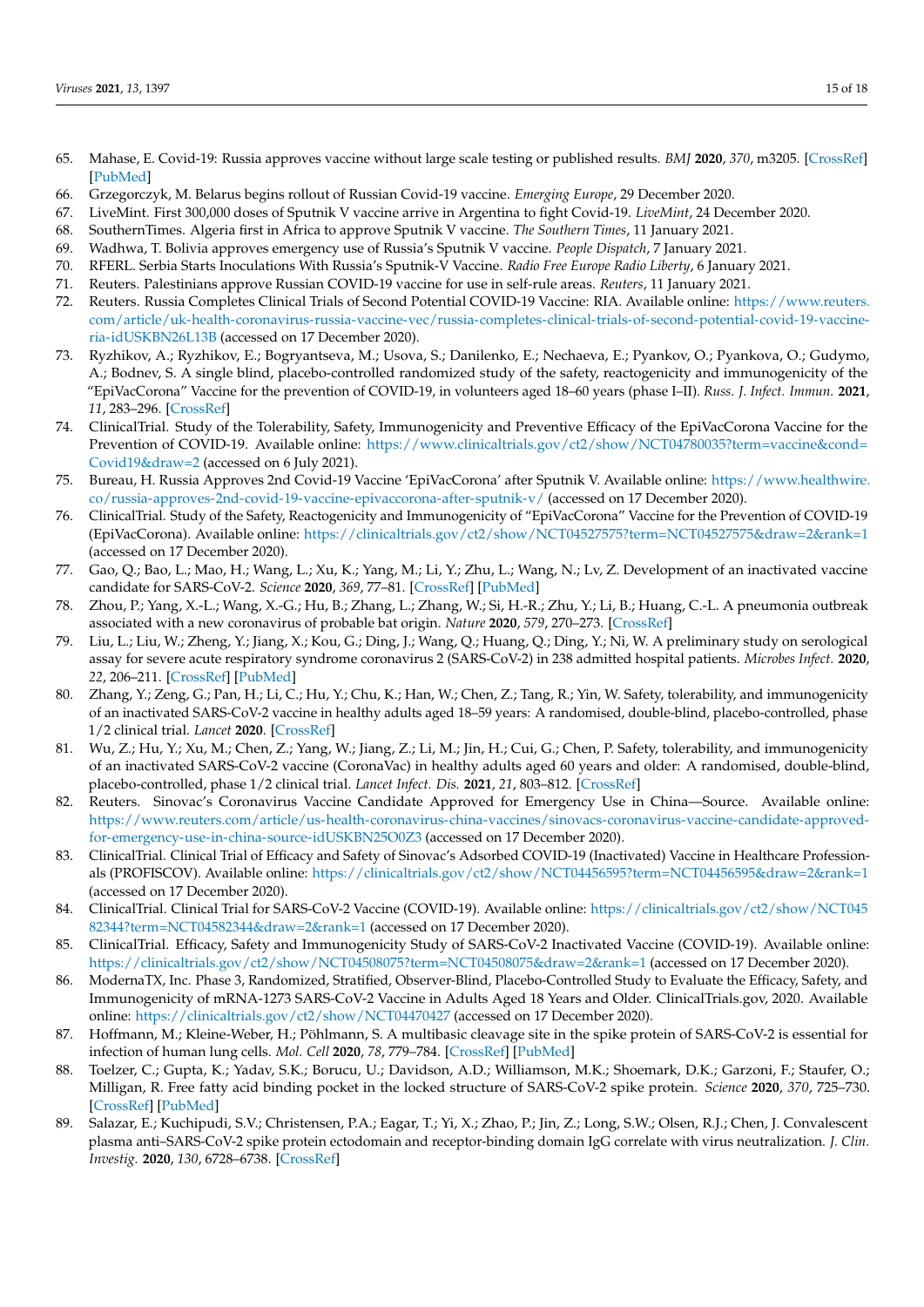- <span id="page-15-0"></span>90. Chen, X.; Li, R.; Pan, Z.; Qian, C.; Yang, Y.; You, R.; Zhao, J.; Liu, P.; Gao, L.; Li, Z. Human monoclonal antibodies block the binding of SARS-CoV-2 spike protein to angiotensin converting enzyme 2 receptor. *Cell. Mol. Immunol.* **2020**, *17*, 647–649. [\[CrossRef\]](http://doi.org/10.1038/s41423-020-0426-7) [\[PubMed\]](http://www.ncbi.nlm.nih.gov/pubmed/32313207)
- <span id="page-15-1"></span>91. Corbett, K.S.; Edwards, D.K.; Leist, S.R.; Abiona, O.M.; Boyoglu-Barnum, S.; Gillespie, R.A.; Himansu, S.; Schäfer, A.; Ziwawo, C.T.; DiPiazza, A.T.; et al. SARS-CoV-2 mRNA vaccine design enabled by prototype pathogen preparedness. *Nature* **2020**, *586*, 567–571. [\[CrossRef\]](http://doi.org/10.1038/s41586-020-2622-0)
- <span id="page-15-2"></span>92. Corbett, K.S.; Flynn, B.; Foulds, K.E.; Francica, J.R.; Boyoglu-Barnum, S.; Werner, A.P.; Flach, B.; O'Connell, S.; Bock, K.W.; Minai, M. Evaluation of the mRNA-1273 vaccine against SARS-CoV-2 in nonhuman primates. *N. Engl. J. Med.* **2020**, *383*, 1544–1555. [\[CrossRef\]](http://doi.org/10.1056/NEJMoa2024671) [\[PubMed\]](http://www.ncbi.nlm.nih.gov/pubmed/32722908)
- <span id="page-15-3"></span>93. Jackson, L.A.; Anderson, E.J.; Rouphael, N.G.; Roberts, P.C.; Makhene, M.; Coler, R.N.; McCullough, M.P.; Chappell, J.D.; Denison, M.R.; Stevens, L.J. An mRNA vaccine against SARS-CoV-2—Preliminary report. *N. Engl. J. Med.* **2020**, *383*, 1920–1931. [\[CrossRef\]](http://doi.org/10.1056/NEJMoa2022483) [\[PubMed\]](http://www.ncbi.nlm.nih.gov/pubmed/32663912)
- <span id="page-15-4"></span>94. Anderson, E.J.; Rouphael, N.G.; Widge, A.T.; Jackson, L.A.; Roberts, P.C.; Makhene, M.; Chappell, J.D.; Denison, M.R.; Stevens, L.J.; Pruijssers, A.J. Safety and immunogenicity of SARS-CoV-2 mRNA-1273 vaccine in older adults. *N. Engl. J. Med.* **2020**, *383*, 2427–2438. [\[CrossRef\]](http://doi.org/10.1056/NEJMoa2028436) [\[PubMed\]](http://www.ncbi.nlm.nih.gov/pubmed/32991794)
- <span id="page-15-5"></span>95. Latestly. COVID-19 Vaccine EpiVacCorona Creates Immunity 1 Month After Inoculation, Says Russia's Vector. *Yahoo News*, 27 November 2020.
- <span id="page-15-6"></span>96. ClinicalTrial. Dose-Confirmation Study to Evaluate the Safety, Reactogenicity, and Immunogenicity of mRNA-1273 COVID-19 Vaccine in Adults Aged 18 Years and Older. Available online: [https://clinicaltrials.gov/ct2/show/NCT04405076?term=NCT044](https://clinicaltrials.gov/ct2/show/NCT04405076?term=NCT04405076&draw=2&rank=1) [05076&draw=2&rank=1](https://clinicaltrials.gov/ct2/show/NCT04405076?term=NCT04405076&draw=2&rank=1) (accessed on 17 December 2020).
- 97. ClinicalTrial. A Study to Evaluate Efficacy, Safety, and Immunogenicity of mRNA-1273 Vaccine in Adults Aged 18 Years and Older to Prevent COVID-19. Available online: [https://clinicaltrials.gov/ct2/show/NCT04470427?term=NCT04470427&draw=](https://clinicaltrials.gov/ct2/show/NCT04470427?term=NCT04470427&draw=2&rank=1) [2&rank=1](https://clinicaltrials.gov/ct2/show/NCT04470427?term=NCT04470427&draw=2&rank=1) (accessed on 17 December 2020).
- <span id="page-15-7"></span>98. Baden, L.R.; El Sahly, H.M.; Essink, B.; Kotloff, K.; Frey, S.; Novak, R.; Diemert, D.; Spector, S.A.; Rouphael, N.; Creech, C.B. Efficacy and safety of the mRNA-1273 SARS-CoV-2 vaccine. *N. Engl. J. Med.* **2021**, *384*, 403–416. [\[CrossRef\]](http://doi.org/10.1056/NEJMoa2035389) [\[PubMed\]](http://www.ncbi.nlm.nih.gov/pubmed/33378609)
- <span id="page-15-8"></span>99. FDA. Coronavirus (COVID-19) Update: FDA Announces Advisory Committee Meeting to Discuss Second COVID-19 Vaccine Candidate. *FDA News Release*, 30 November 2020.
- <span id="page-15-9"></span>100. EMA. EMA receives application for conditional marketing authorisation of Moderna COVID-19 vaccine. *News*, 1 December 2020.
- <span id="page-15-10"></span>101. Reuters. UK starts real-time review of Moderna's COVID-19 vaccine candidate. *Reuters*, 28 October 2020.
- <span id="page-15-11"></span>102. Reuters. Switzerland starts 'rolling review' of Moderna COVID-19 vaccine. *Reuters*, 13 November 2020.
- <span id="page-15-12"></span>103. ABC. US Food and Drug Administration authorises Moderna's COVID-19 vaccine for emergency use. *ABC News*, 19 December 2020.
- <span id="page-15-13"></span>104. HealthCanada (Ed.) *Health Canada Authorizes Moderna COVID-19 Vaccine*; Government of Canada: Ottawa, ON, Canada, 2020.
- 105. EMA. *EMA Recommends COVID-19 Vaccine Moderna for Authorisation in the EU*; European Medicines Agency: Amsterdam, The Netherlands, 2021.
- 106. Hussey, C. *Israeli Ministry of Health Authorizes COVID-19 Vaccine Moderna for Use in Israel*; Moderna: Cambridge, MA, USA, 2021.
- 107. Hussey, C. Swissmedic Authorizes COVID-19 Vaccine Moderna for Use in Switzerland. *Businesswire*, 12 January 2021.
- <span id="page-15-14"></span>108. Hussey, C. *United Kingdom Medicines and Healthcare Products Regulatory Agency Authorizes Use of COVID-19 Vaccine Moderna*; Moderna: Cambridge, MA, USA, 2021.
- <span id="page-15-15"></span>109. Van Doremalen, N.; Lambe, T.; Spencer, A.; Belij-Rammerstorfer, S.; Purushotham, J.N.; Port, J.R.; Avanzato, V.A.; Bushmaker, T.; Flaxman, A.; Ulaszewska, M.; et al. ChAdOx1 nCoV-19 vaccine prevents SARS-CoV-2 pneumonia in rhesus macaques. *Nature* **2020**, *586*, 578–582. [\[CrossRef\]](http://doi.org/10.1038/s41586-020-2608-y) [\[PubMed\]](http://www.ncbi.nlm.nih.gov/pubmed/32731258)
- <span id="page-15-16"></span>110. Folegatti, P.M.; Ewer, K.J.; Aley, P.K.; Angus, B.; Becker, S.; Belij-Rammerstorfer, S.; Bellamy, D.; Bibi, S.; Bittaye, M.; Clutterbuck, E.A. Safety and immunogenicity of the ChAdOx1 nCoV-19 vaccine against SARS-CoV-2: A preliminary report of a phase 1/2, single-blind, randomised controlled trial. *Lancet* **2020**, *396*, 467–478. [\[CrossRef\]](http://doi.org/10.1016/S0140-6736(20)31604-4)
- <span id="page-15-17"></span>111. ABCNews. Oxford says patient illness which forced pause to AstraZeneca coronavirus clinical trial 'unlikely' related to vaccine. *ABCNews*, 17 September 2020.
- <span id="page-15-18"></span>112. Schwartz, L. Brazil Confirms Death of Volunteer in COVID-19 Vaccine Trial. *MedScape*, 21 October 2020.
- <span id="page-15-19"></span>113. AstraZeneca. *AZD1222 Clinical Trials Now Resumed Globally*; AstraZeneca: Cambridge, MA, USA, 2020.
- <span id="page-15-20"></span>114. Ramasamy, M.N.; Minassian, A.M.; Ewer, K.J.; Flaxman, A.L.; Folegatti, P.M.; Owens, D.R.; Voysey, M.; Aley, P.K.; Angus, B.; Babbage, G. Safety and immunogenicity of ChAdOx1 nCoV-19 vaccine administered in a prime-boost regimen in young and old adults (COV002): A single-blind, randomised, controlled, phase 2/3 trial. *Lancet* **2020**, *396*, 1979–1993. [\[CrossRef\]](http://doi.org/10.1016/S0140-6736(20)32466-1)
- <span id="page-15-21"></span>115. Duffy, K. *AstraZeneca Admits the Best Results in Its COVID-19 Vaccine Study Came from a Dosing Error, and Experts Are Raising New Questions about the Shot*; Business Insider: Sydney, Australia, 2020.
- <span id="page-15-22"></span>116. MHRA (Ed.) *Conditions of Authorisation for COVID-19 Vaccine AstraZeneca Agency*; Government of United Kingdom: London, UK, 2021.
- 117. PharmaLetter. *Argentina Second to Back AstraZeneca's COVID-19 Vaccine*; The PharmaLetter: London, UK, 2020.
- <span id="page-15-23"></span>118. VOA. Mexico Grants Emergency Approval to AstraZeneca-Oxford Coronavirus Vaccine. *VOA News*, 5 January 2021.
- <span id="page-15-24"></span>119. AstraZeneca. *AstraZeneca's COVID-19 Vaccine Authorised in Five Other Countries*; AstraZeneca: Cambridge, MA, USA, 2021.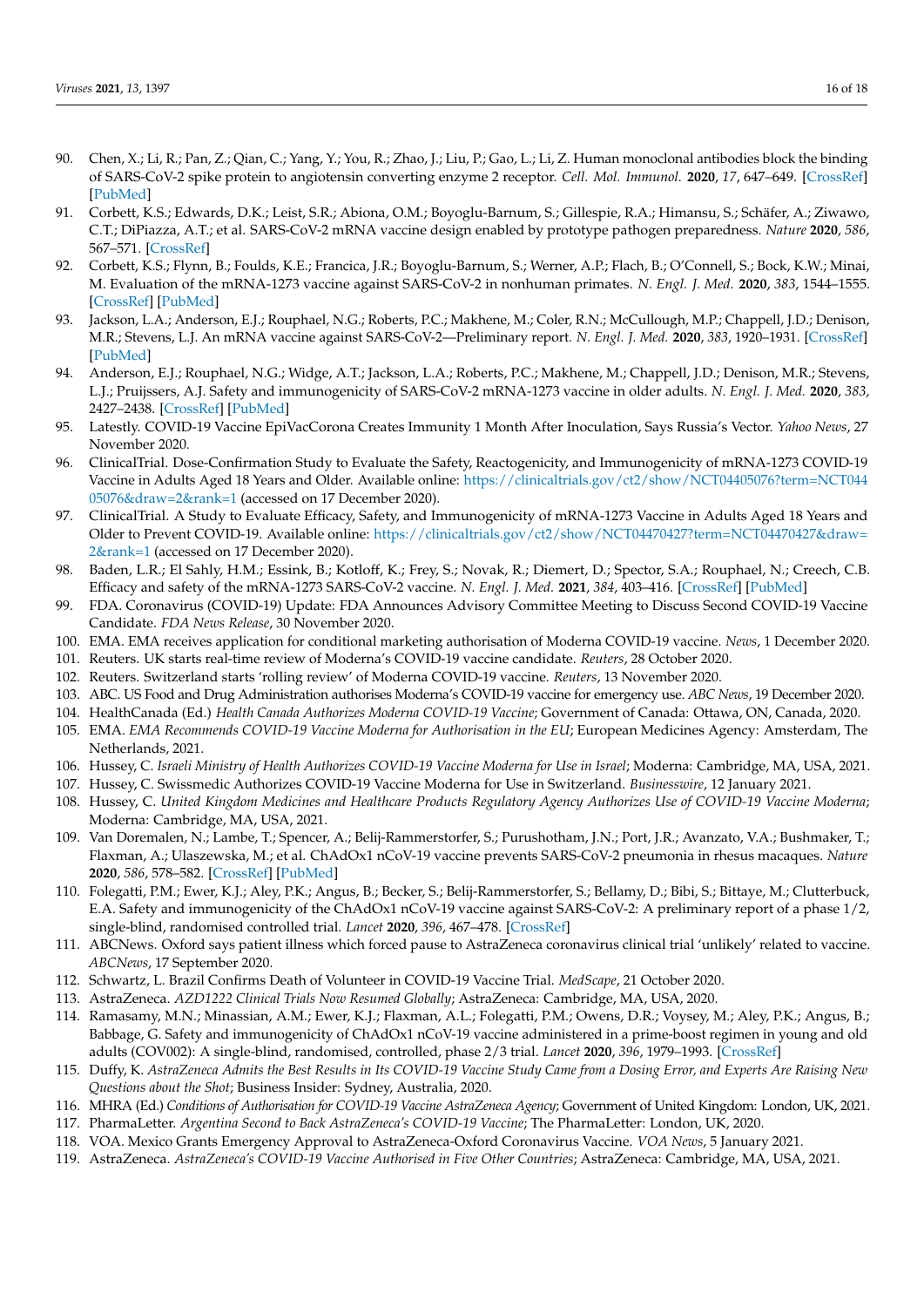- <span id="page-16-0"></span>120. Voysey, M.; Clemens, S.A.C.; Madhi, S.A.; Weckx, L.Y.; Folegatti, P.M.; Aley, P.K.; Angus, B.; Baillie, V.L.; Barnabas, S.L.; Bhorat, Q.E. Safety and efficacy of the ChAdOx1 nCoV-19 vaccine (AZD1222) against SARS-CoV-2: An interim analysis of four randomised controlled trials in Brazil, South Africa, and the UK. *Lancet* **2021**, *397*, 99–111. [\[CrossRef\]](http://doi.org/10.1016/S0140-6736(20)32661-1)
- <span id="page-16-1"></span>121. Tiede, A.; Sachs, U.J.; Czwalinna, A.; Werwitzke, S.; Bikker, R.; Krauss, J.K.; Donnerstag, F.; Weißenborn, K.; Höglinger, G.; Maasoumy, B. Prothrombotic immune thrombocytopenia after COVID-19 vaccine. *Blood* **2021**. [\[CrossRef\]](http://doi.org/10.1182/blood.2021011958)
- 122. Sah, R.; Shrestha, S.; Mehta, R.; Sah, S.K.; Raaban, A.R.; Dharma, K.; Rodriguez-Morales, A.J. AZD1222 (Covishield) vaccination for COVID-19: Experiences, challenges and solutions in Nepal. *Travel Med. Infect. Dis.* **2021**. [\[CrossRef\]](http://doi.org/10.1016/j.tmaid.2021.101989) [\[PubMed\]](http://www.ncbi.nlm.nih.gov/pubmed/33578045)
- 123. Román, G.C.; Gracia, F.; Torres, A.; Palacios, A.; Gracia, K.; Harris, D. Acute transverse myelitis (ATM): Clinical review of 43 patients with COVID-19-associated ATM and 3 post-vaccination ATM serious adverse events with the ChAdOx1 nCoV-19 vaccine (AZD1222). *Front. Immunol.* **2021**, *12*, 879. [\[CrossRef\]](http://doi.org/10.3389/fimmu.2021.653786) [\[PubMed\]](http://www.ncbi.nlm.nih.gov/pubmed/33981305)
- <span id="page-16-2"></span>124. Terpos, E.; Politou, M.; Ntanasis-Stathopoulos, I.; Karalis, V.; Merkouri, E.; Fotiou, D.; Gavriatopoulou, M.; Malandrakis, P.; Kastritis, E.; Trougakos, I.P. High Prevalence of Anti-PF4 Antibodies Following ChAdOx1 nCov-19 (AZD1222) Vaccination Even in the Absence of Thrombotic Events. *Vaccines* **2021**, *9*, 712. [\[CrossRef\]](http://doi.org/10.3390/vaccines9070712)
- <span id="page-16-3"></span>125. BharatBiotech. COVAXIN—India's First indigenous COVID-19 Vaccine. Available online: [https://www.bharatbiotech.com/](https://www.bharatbiotech.com/covaxin.html) [covaxin.html](https://www.bharatbiotech.com/covaxin.html) (accessed on 15 January 2021).
- <span id="page-16-4"></span>126. Mohandas, S.; Yadav, P.D.; Shete, A.; Abraham, P.; Mohan, K.; Sapkal, G.; Mote, C.; Nyayanit, D.; Gupta, N.; Srinivas, V. Immunogenicity and protective efficacy of BBV152: A whole virion inactivated SARS CoV-2 vaccine in the Syrian hamster model. *Res. Sq.* **2020**, *1*, 1–25. [\[CrossRef\]](http://doi.org/10.21203/rs.3.rs-76768/v1)
- <span id="page-16-5"></span>127. Yadav, P.; Ella, R.; Kumar, S.; Patil, D.; Mohandas, S.; Shete, A.; Bhati, G.; Sapkal, G.; Kaushal, H.; Patil, S. Remarkable immunogenicity and protective efficacy of BBV152, an inactivated SARS-CoV-2 vaccine in rhesus macaques. *Res. Sq.* **2020**, *1*, 1–17. [\[CrossRef\]](http://doi.org/10.21203/rs.3.rs-65715/v1)
- <span id="page-16-6"></span>128. Ella, R.; Vadrevu, K.M.; Jogdand, H.; Prasad, S.; Reddy, S.; Sarangi, V.; Ganneru, B.; Sapkal, G.; Yadav, P.; Abraham, P.; et al. A Phase 1: Safety and Immunogenicity Trial of an Inactivated SARS-CoV-2 Vaccine-BBV152. *medRxiv* **2020**, 1–34. [\[CrossRef\]](http://doi.org/10.1101/2020.12.11.20210419)
- <span id="page-16-7"></span>129. Ella, R.; Reddy, S.; Jogdand, H.; Sarangi, V.; Ganneru, B.; Prasad, S.; Das, D.; Raju, D.; Praturi, U.; Sapkal, G.; et al. Safety and immunogenicity clinical trial of an inactivated SARS-CoV-2 vaccine, BBV152 (a phase 2, double-blind, randomised controlled trial) and the persistence of immune responses from a phase 1 follow-up report. *medRxiv* **2020**, 1–34. [\[CrossRef\]](http://doi.org/10.1101/2020.12.21.20248643)
- <span id="page-16-8"></span>130. BBCNews. Coronavirus: India approves vaccines from Bharat Biotech and Oxford/AstraZeneca. *BBC News*, 3 January 2021.
- <span id="page-16-9"></span>131. 24GlobeNews. Bharat Biotech: Indian well being specialists voice their doubts, dismay on the hurried vaccine approval course of. *24 Globe News*, 12 January 2021.
- 132. FirstPost. Health experts voice doubts, concerns about hurried approval process for Bharat Biotech's Covaxin. *FirstPost*, 12 January 2021.
- <span id="page-16-10"></span>133. Frayer, L. India Prepares for Massive Vaccine Drive, But Some Fear It's Moving Too Quickly. *National Public Radio*, 13 January 2021.
- <span id="page-16-11"></span>134. Janssen. *Clinical Trial COVID-19 Vaccine Candidate Underway*; Janssen: Beerse, Belgium, 2021.
- <span id="page-16-12"></span>135. WHO. *Background Document on the Janssen Ad26.COV2.S (COVID-19) Vaccine*; World Health Organization: Italy, Rome, 2021; Volume 1, p. 54.
- <span id="page-16-13"></span>136. He, X.; Chandrashekar, A.; Zahn, R.; Wegmann, F.; Yu, J.; Mercado, N.B.; McMahan, K.; Martinot, A.J.; Piedra-Mora, C.; Beecy, S. Low-dose Ad26. COV2. S protection against SARS-CoV-2 challenge in rhesus macaques. *Cell* **2021**. [\[CrossRef\]](http://doi.org/10.1016/j.cell.2021.05.040)
- 137. Solforosi, L.; Kuipers, H.; Huber, S.K.R.; van der Lubbe, J.E.; Dekking, L.; Czapska-Casey, D.N.; Gil, A.I.; Baert, M.; Drijver, J.; Vaneman, J. Immunogenicity of one-and two-dose regimens of the Ad26. COV2. S COVID-19 vaccine candidate in adult and aged rhesus macaques. *BioRxiv* **2020**. [\[CrossRef\]](http://doi.org/10.1101/2020.11.17.368258)
- 138. Roozendaal, R.; Solforosi, L.; Stieh, D.; Serroyen, J.; Straetemans, R.; Wegmann, F.; Huber, S.K.R.; van der Lubbe, J.E.; Hendriks, J.; le Gars, M. SARS-CoV-2 binding and neutralizing antibody levels after vaccination with Ad26. COV2. S predict durable protection in rhesus macaques. *bioRxiv* **2021**. [\[CrossRef\]](http://doi.org/10.1101/2021.01.30.428921)
- <span id="page-16-14"></span>139. Van der Lubbe, J.E.; Huber, S.K.R.; Vijayan, A.; Dekking, L.; van Huizen, E.; Vreugdenhil, J.; Choi, Y.; Baert, M.R.; Feddes-de Boer, K.; Gil, A.I. Ad26. COV2. S-elicited immunity protects against G614 spike variant SARS-CoV-2 infection in Syrian hamsters and does not enhance respiratory disease in challenged animals with breakthrough infection after sub-optimal vaccine dosing. *bioRxiv* **2021**. [\[CrossRef\]](http://doi.org/10.1101/2021.01.08.425915)
- <span id="page-16-15"></span>140. Sadoff, J.; Le Gars, M.; Shukarev, G.; Heerwegh, D.; Truyers, C.; de Groot, A.M.; Stoop, J.; Tete, S.; Van Damme, W.; Leroux-Roels, I. Interim results of a phase 1–2a trial of Ad26. COV2. S Covid-19 vaccine. *N. Engl. J. Med.* **2021**, *384*, 1824–1835. [\[CrossRef\]](http://doi.org/10.1056/NEJMoa2034201) [\[PubMed\]](http://www.ncbi.nlm.nih.gov/pubmed/33440088)
- <span id="page-16-16"></span>141. Sadoff, J.; Gray, G.; Vandebosch, A.; Cárdenas, V.; Shukarev, G.; Grinsztejn, B.; Goepfert, P.A.; Truyers, C.; Fennema, H.; Spiessens, B. Safety and efficacy of single-dose Ad26. COV2. S vaccine against Covid-19. *N. Engl. J. Med.* **2021**, *384*, 2187–2201. [\[CrossRef\]](http://doi.org/10.1056/NEJMoa2101544) [\[PubMed\]](http://www.ncbi.nlm.nih.gov/pubmed/33882225)
- <span id="page-16-17"></span>142. FDA. FDA Issues Emergency Use Authorization for Third COVID-19 Vaccine. Available online: [https://www.fda.gov/news](https://www.fda.gov/news-events/press-announcements/fda-issues-emergency-use-authorization-third-covid-19-vaccine)[events/press-announcements/fda-issues-emergency-use-authorization-third-covid-19-vaccine](https://www.fda.gov/news-events/press-announcements/fda-issues-emergency-use-authorization-third-covid-19-vaccine) (accessed on 17 December 2020).
- <span id="page-16-18"></span>143. EMA. *EMA Recommends COVID-19 Vaccine Janssen for Authorisation in the EU*; European Medicines Agency: Amsterdam, The Netherlands, 2021.
- <span id="page-16-19"></span>144. MHRA. *Regulatory Approval of COVID-19 Vaccine Janssen*; Medicines and Healthcare products Regulatory Agency: London, UK, 2021.
- <span id="page-16-20"></span>145. Muir, K.-L.; Kallam, A.; Koepsell, S.A.; Gundabolu, K. Thrombotic thrombocytopenia after Ad26. COV2. S vaccination. *N. Engl. J. Med.* **2021**, *384*, 1964–1965. [\[CrossRef\]](http://doi.org/10.1056/NEJMc2105869) [\[PubMed\]](http://www.ncbi.nlm.nih.gov/pubmed/33852795)